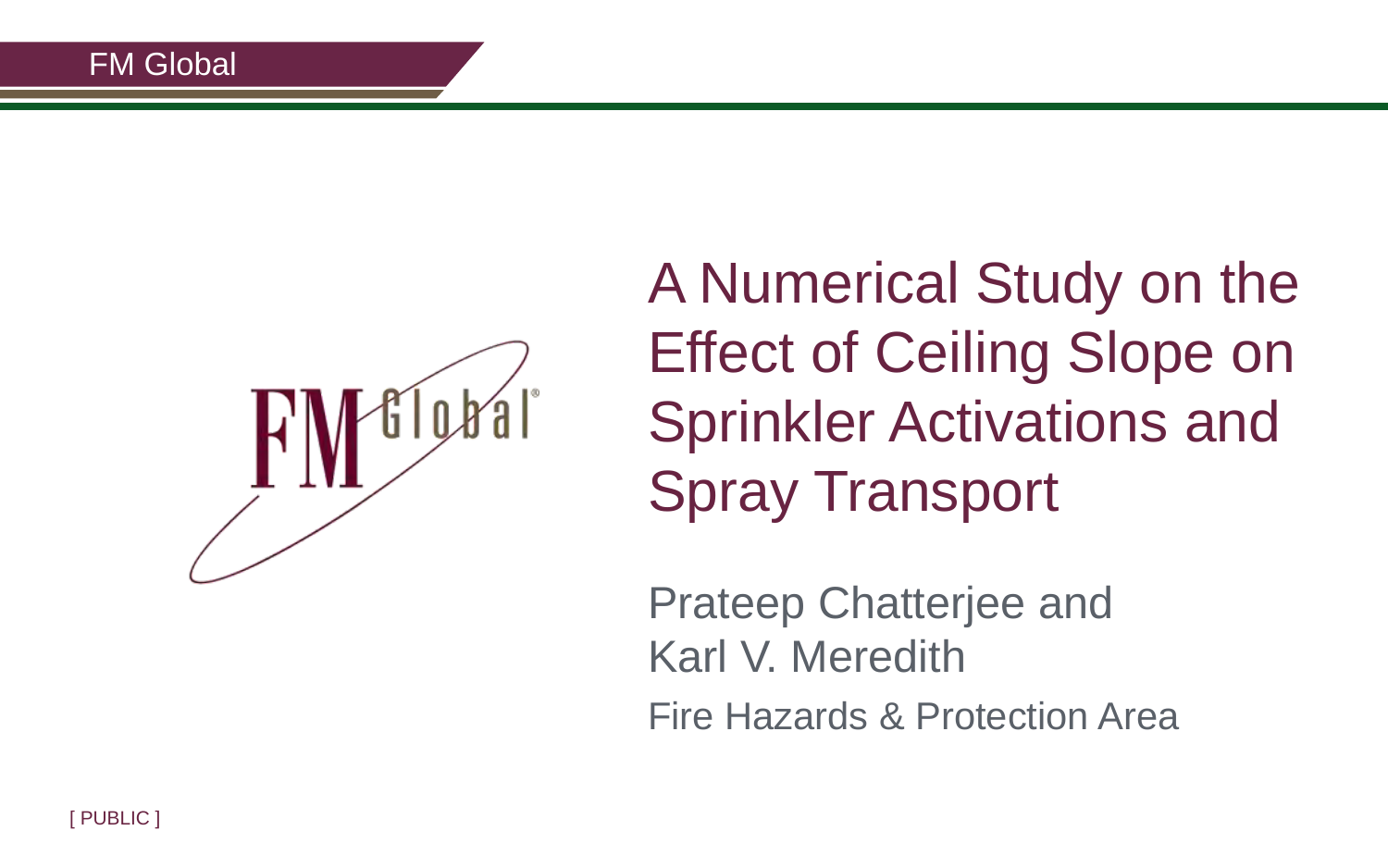# **Background**

- **EXA** Limited prior research related to protection of storage under ceilings with slopes > 2/12 (9.5)
- **Sprinkler activation pattern relative to fire** source location
- **-** Optimal sprinkler installation orientation
- **Numerical modeling would provide** understanding of protection challenges
	- ceiling slope
	- sprinkler type and orientation



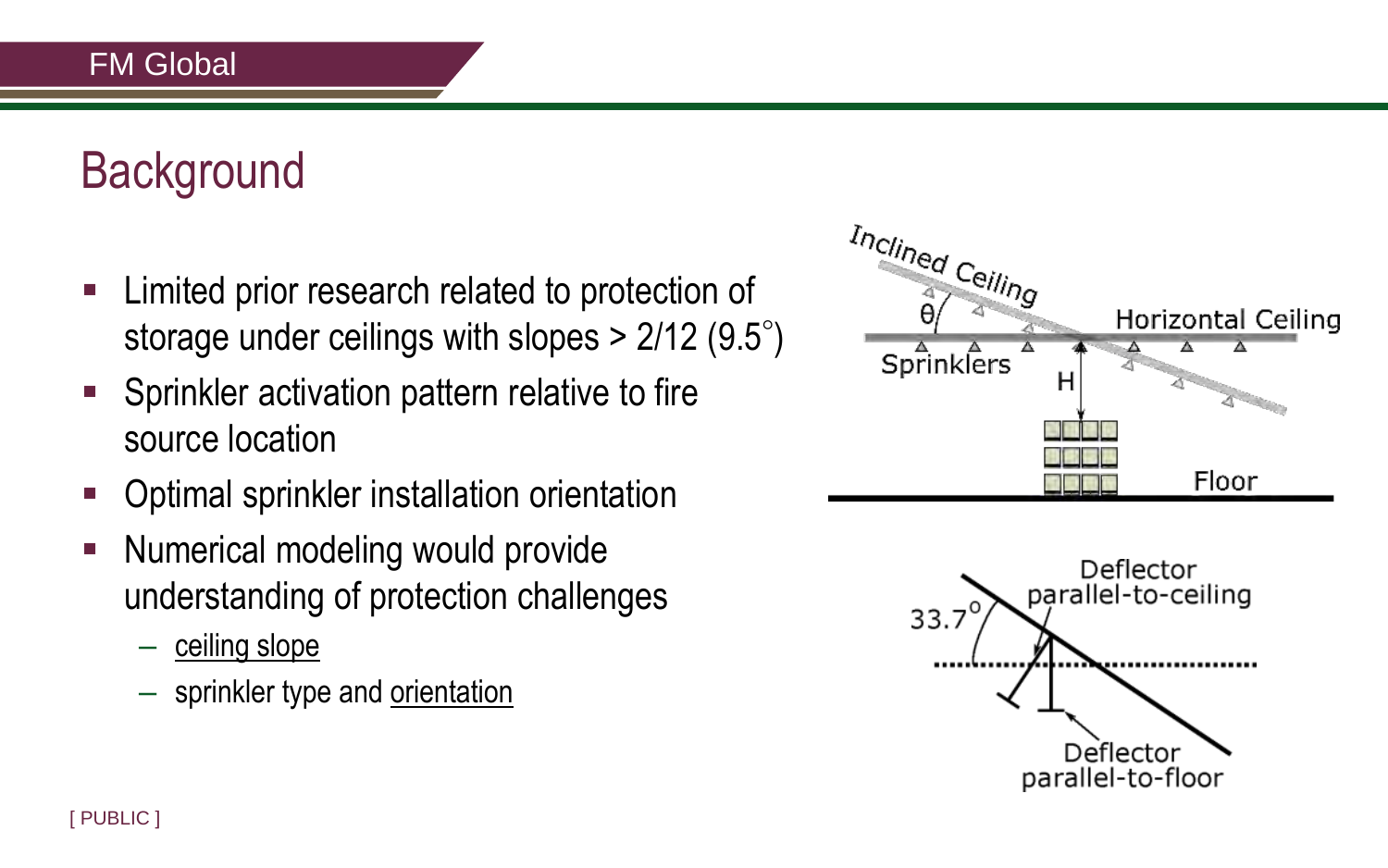### Collaborative Research





#### PIRG

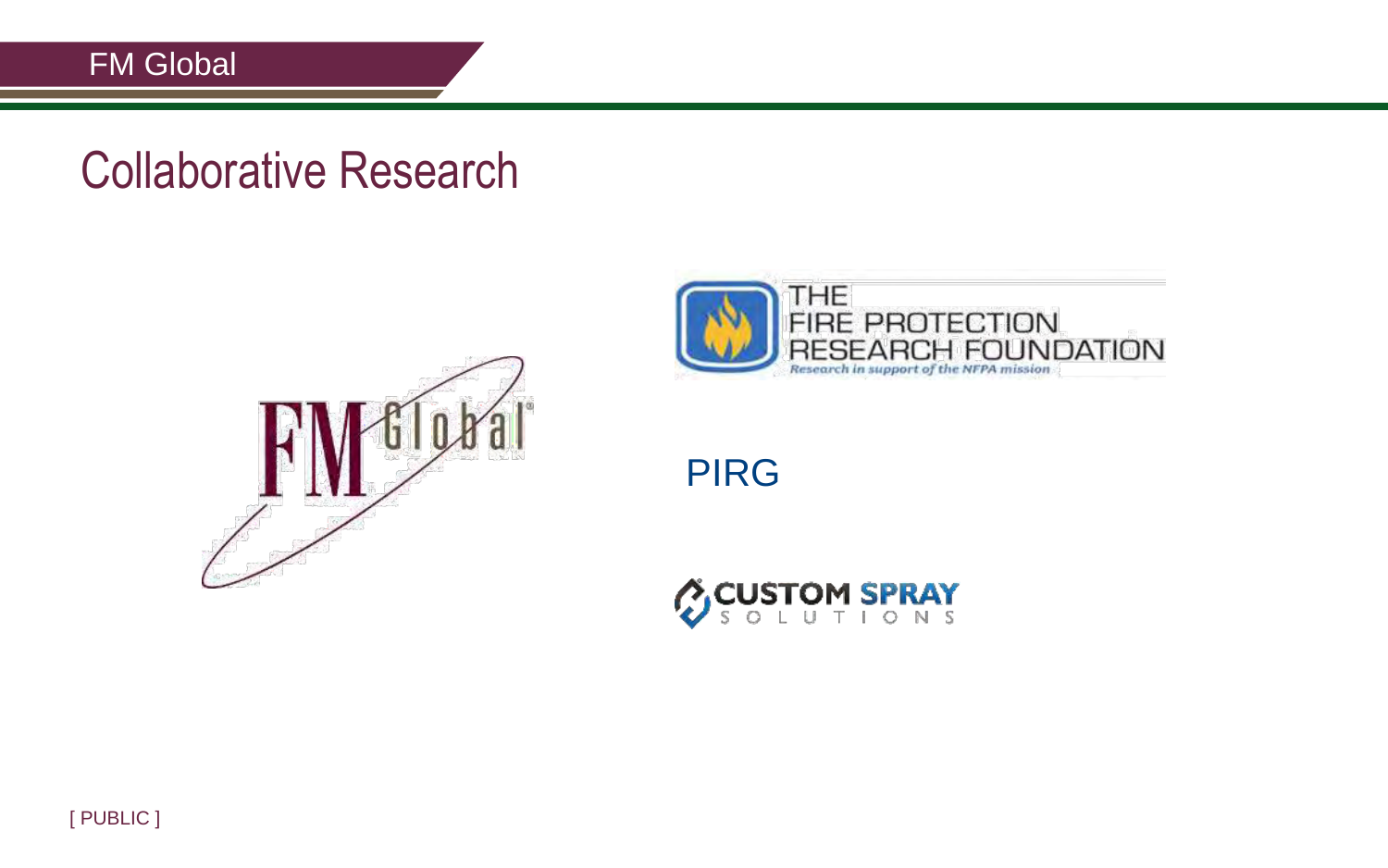### **Introduction**

- FPRF project on "Protection of Storage Under Sloped Ceilings Phase 1"
	- support NFPA 13 in development of new protection requirements for sprinkler installation
	- phase 1 aim to develop a plan for future research
	- FM Global conducted the numerical modeling
	- CSS reviewed current storage configurations
- **Numerical model (FireFOAM) based investigation of** 
	- effect of ceiling slope on sprinkler activations
	- spray transport to evaluate the effect of sprinkler installation orientations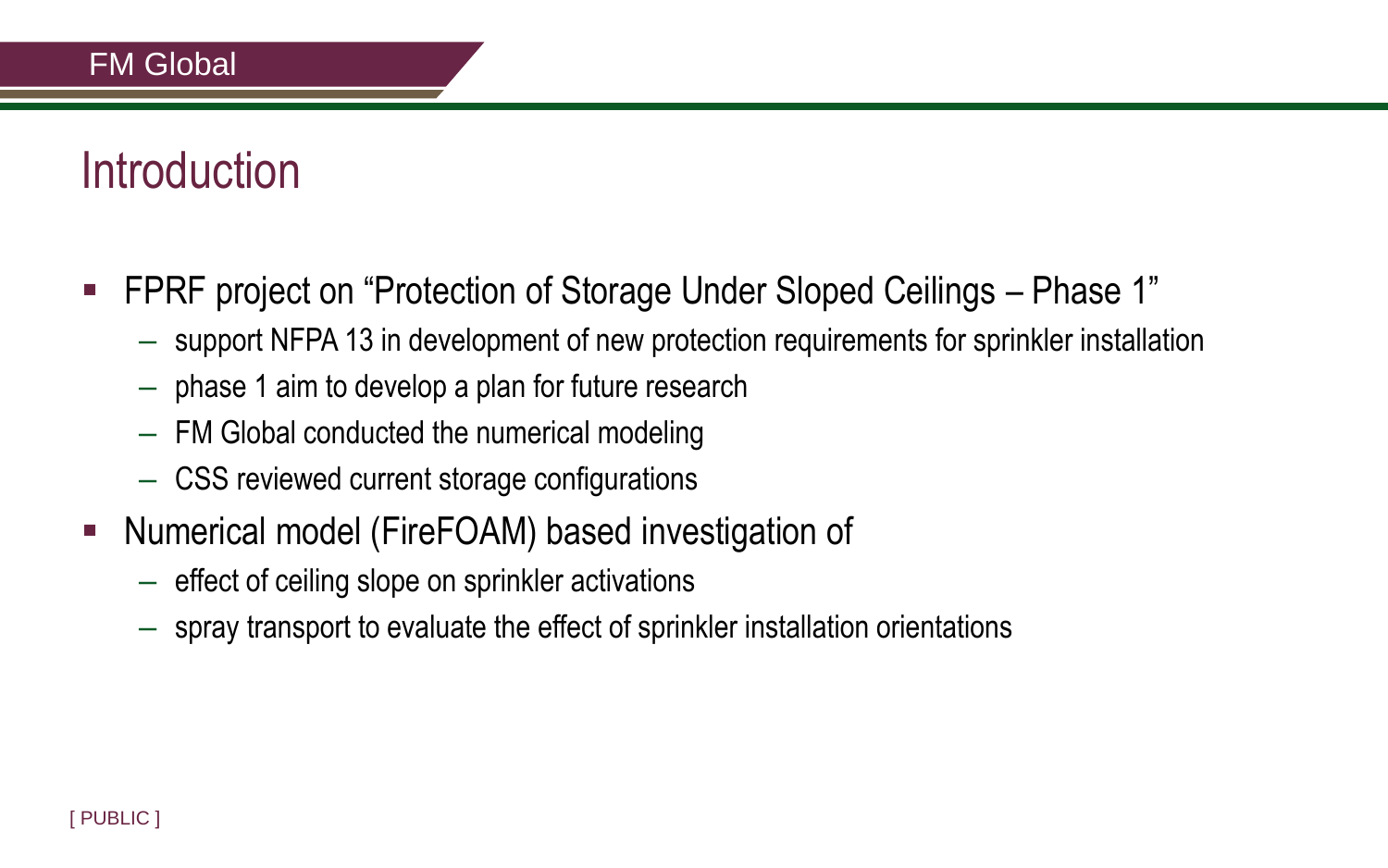# Past Work

- Majority of experimental studies involved use of residential sprinklers, compartment or tunnel fire scenarios and/or weak plumes
	- Vettori (2003), Kung et al. (1991), Floyd et al. (2010), Bill and Hill (1995)
- **Numerical modeling studies** 
	- attractive tool since large-scale testing can be prohibitively expensive
	- meaningful results provided models used within their limitations
	- $-$  HRR range of 100 kW  $-$  1.1 MW
	- use of "saw-tooth" meshes
	- Vettori (2003), Floyd et al. (2010), Davis et al. (1994), Floyd et al. (2008), Carlsson (2013)

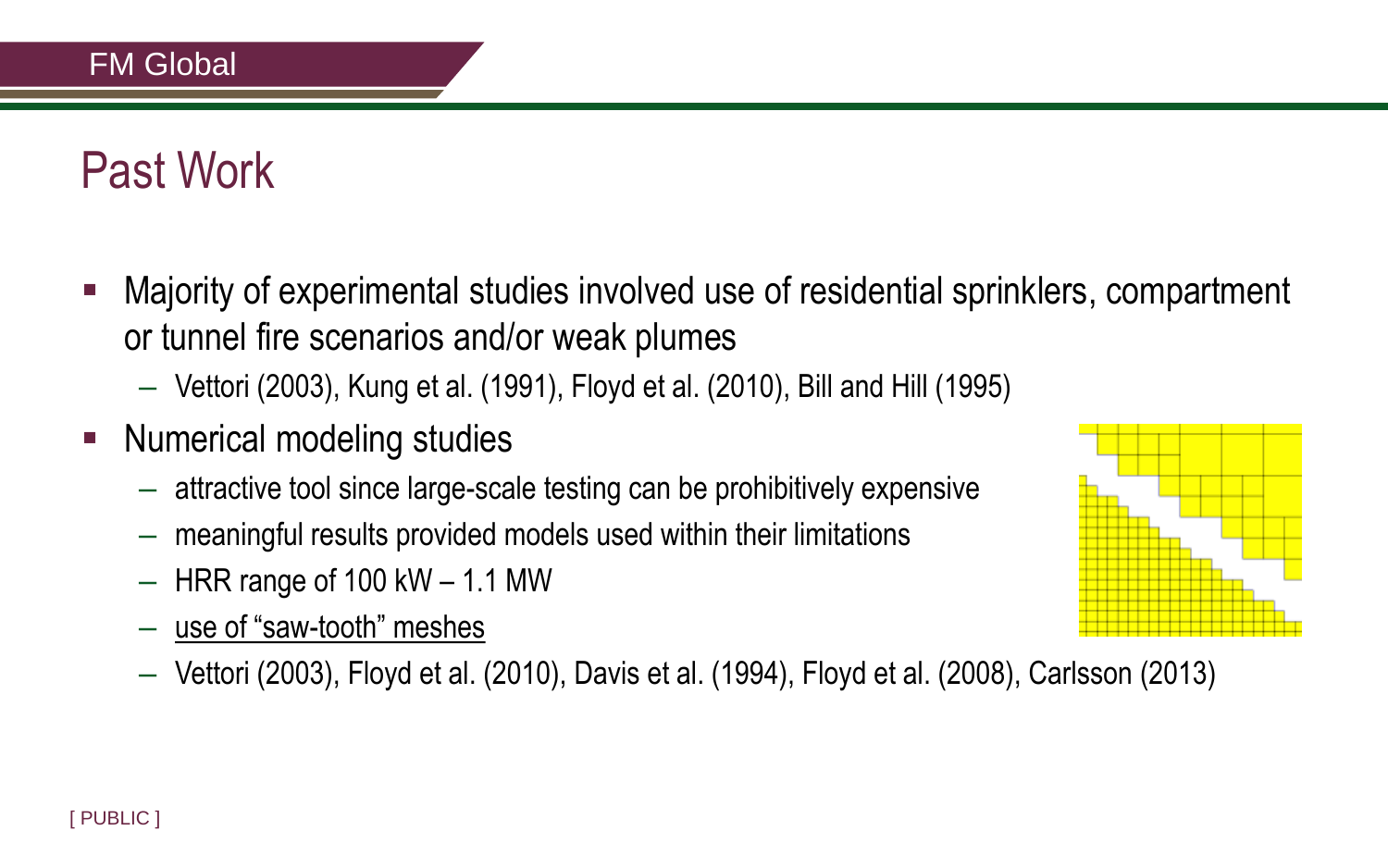# **Objectives**

- Evaluate sprinkler activation times and patterns from ceiling jet simulations
	- under unconfined ceilings having a range of slopes
	- with large-scale growing fires as plume sources (max 15 MW convective HRR)
- Evaluate effect of ceiling inclination on water mass flux distributions over a rack-storage commodity
- **Understand the effect of sprinkler orientation** 
	- two sprinkler orientations: deflector parallel-to-ceiling or parallel-to-floor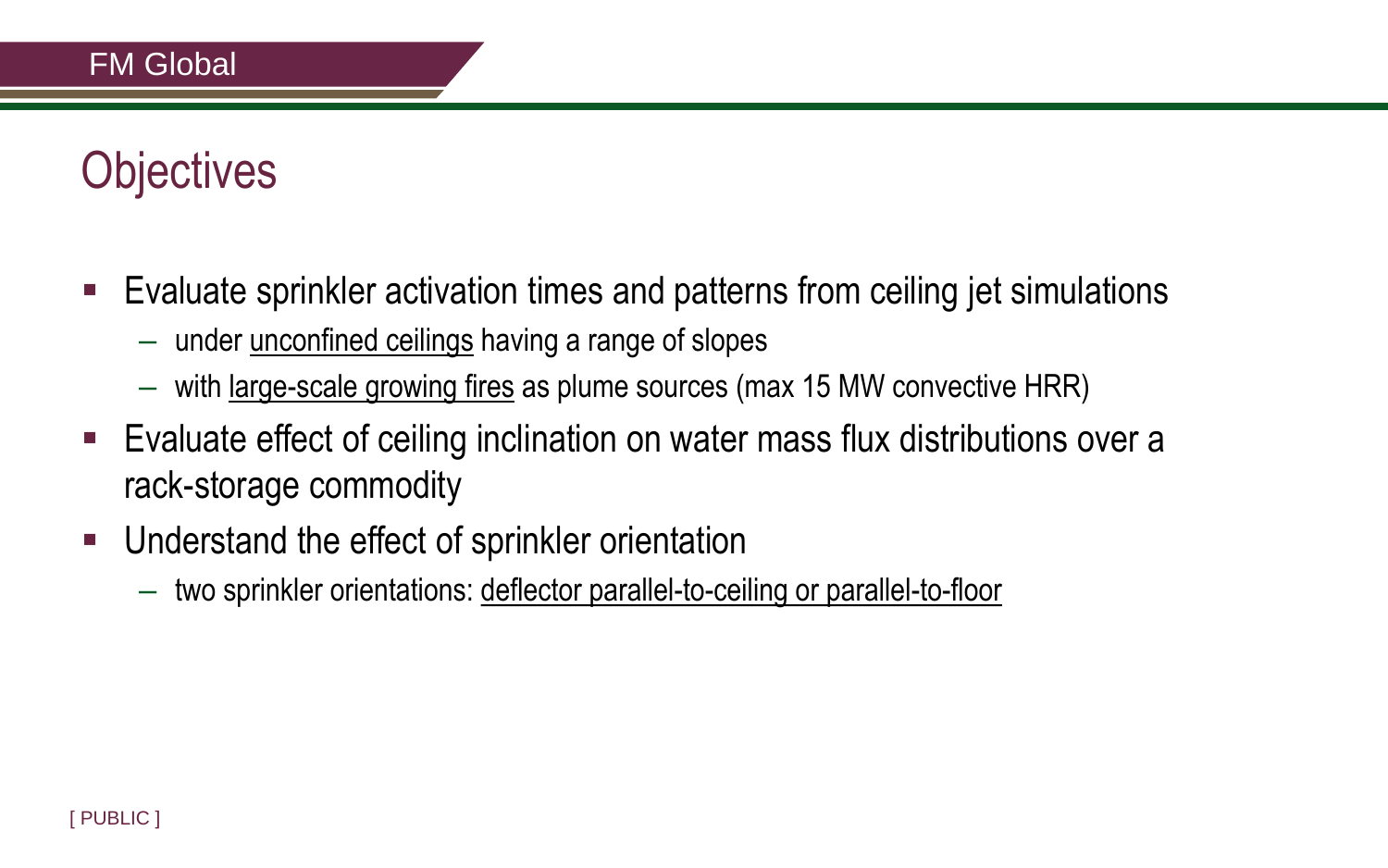### Technical Approach

**Sprinkler activation simulations** 

|         | Fire plume source             | 3-tier high rack storage of CUP commodity (growing fire HRR) |                     |                     |                   |                     |                     |  |  |
|---------|-------------------------------|--------------------------------------------------------------|---------------------|---------------------|-------------------|---------------------|---------------------|--|--|
|         | <b>Ceiling clearances (H)</b> |                                                              | 6.1 m (20 ft)       |                     |                   |                     |                     |  |  |
|         | inclinations $(\theta)$       | $0^{\circ}$                                                  | $9.5^\circ$         | $18.4^\circ$        | $26.6^\circ$      | $33.7^\circ$        | $18.4^\circ$        |  |  |
| Ceiling | slopes                        | 0                                                            | 0.167<br>$2/12$ in. | 0.333<br>$4/12$ in. | 0.5<br>$6/12$ in. | 0.667<br>$8/12$ in. | 0.333<br>$4/12$ in. |  |  |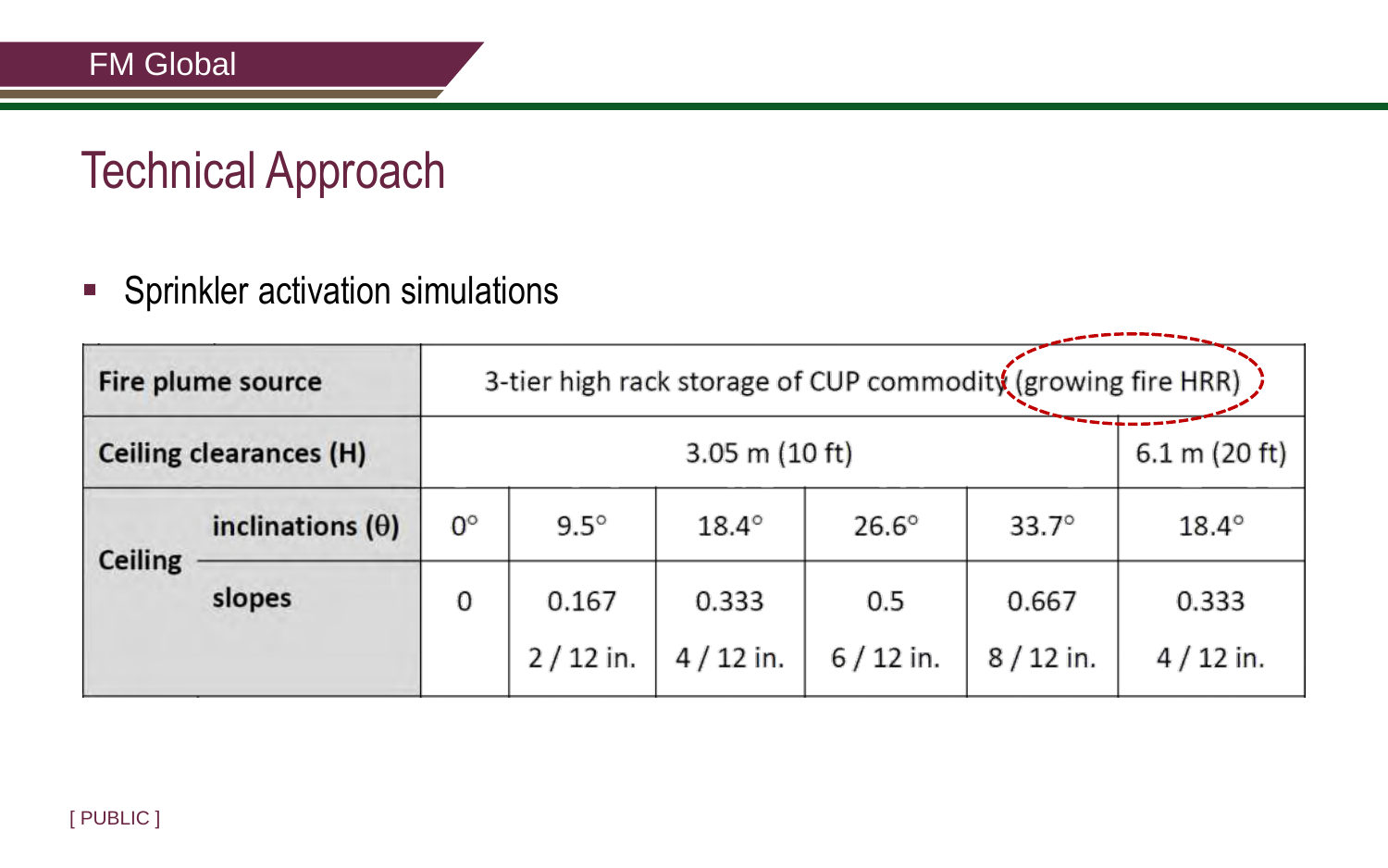### Technical Approach

**Sprinkler sprays simulations** 

| Fire plume source<br>Ceiling clearances (H) |                         | 3-tier high rack storage of CUP commodity (fixed HRR) ) |              |                                                                                 |              |  |  |
|---------------------------------------------|-------------------------|---------------------------------------------------------|--------------|---------------------------------------------------------------------------------|--------------|--|--|
|                                             |                         | $3.05$ m (10 ft)                                        |              |                                                                                 |              |  |  |
|                                             | inclinations $(\theta)$ | 0°                                                      | $18.4^\circ$ |                                                                                 | $33.7^\circ$ |  |  |
| <b>Ceiling</b>                              | slopes                  | 0                                                       | 0.333        |                                                                                 | 0.667        |  |  |
| <b>Sprinkler type</b>                       |                         |                                                         |              | K200 lpm/bar <sup>0.5</sup> (K14.0 gpm/psi <sup>0.5</sup> ) at 3.4 bar (50 psi) |              |  |  |
| <b>Deflector orientations</b>               |                         | Parallel to ceiling                                     |              | Parallel to floor                                                               |              |  |  |

[ PUBLIC ]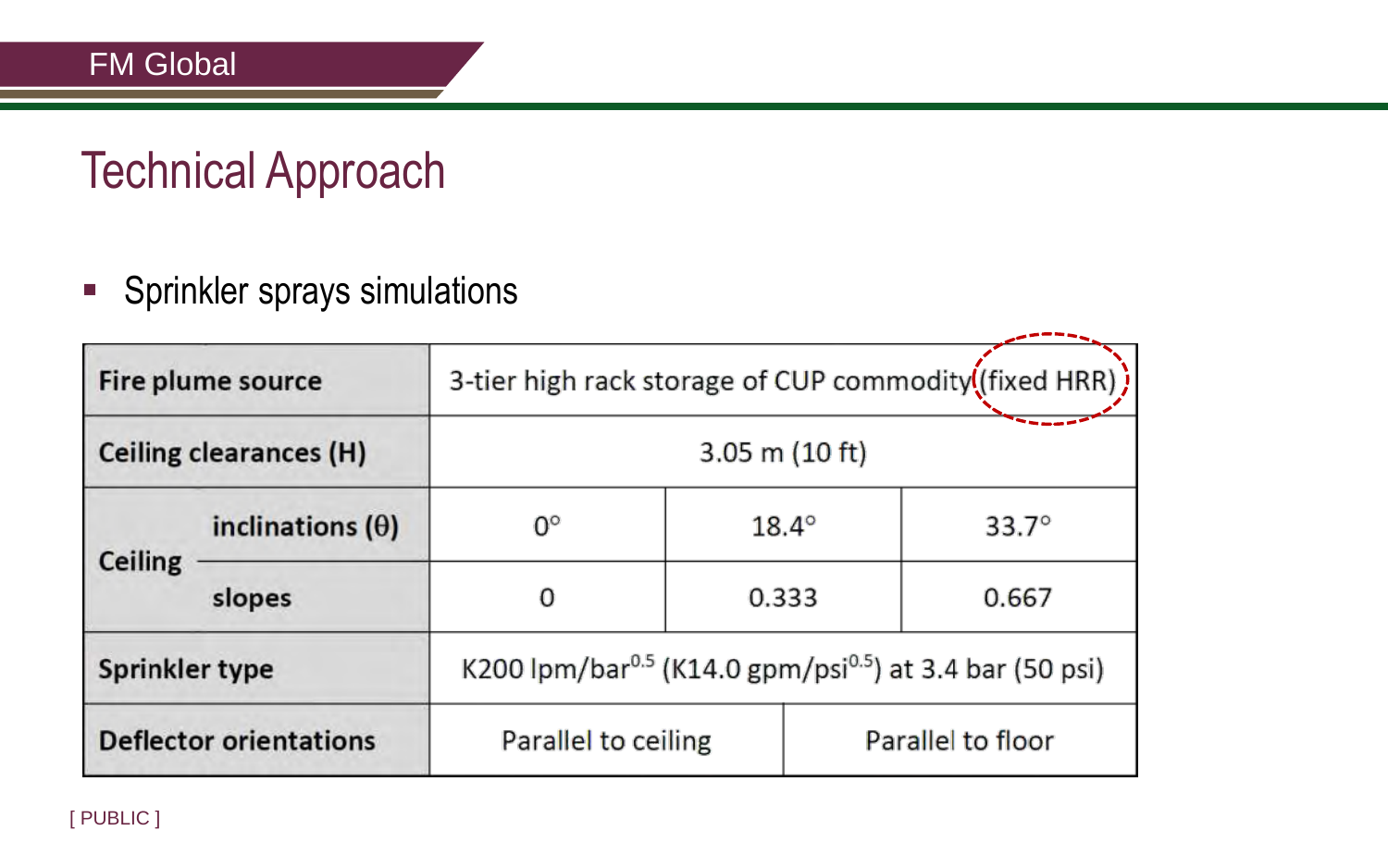### Numerical Model

- FireFOAM 2.2.x solver (available from http://www.fmglobal.com/modeling)
- Combustion, turbulent flow and radiation models used for fire plume and ceiling jet
	- model validated against inclined ceiling jet temperature and velocity experimental data
- Lagrangian model for sprinkler spray transport
- **No suppression simulations**
- Pyrolysis model\* used to
	- generate spatiotemporally varying fuel mass loss rates from the CUP commodity
	- time varying mapped BC applied
- [ PUBLIC ] \*developed by Dr. Ankur Gupta

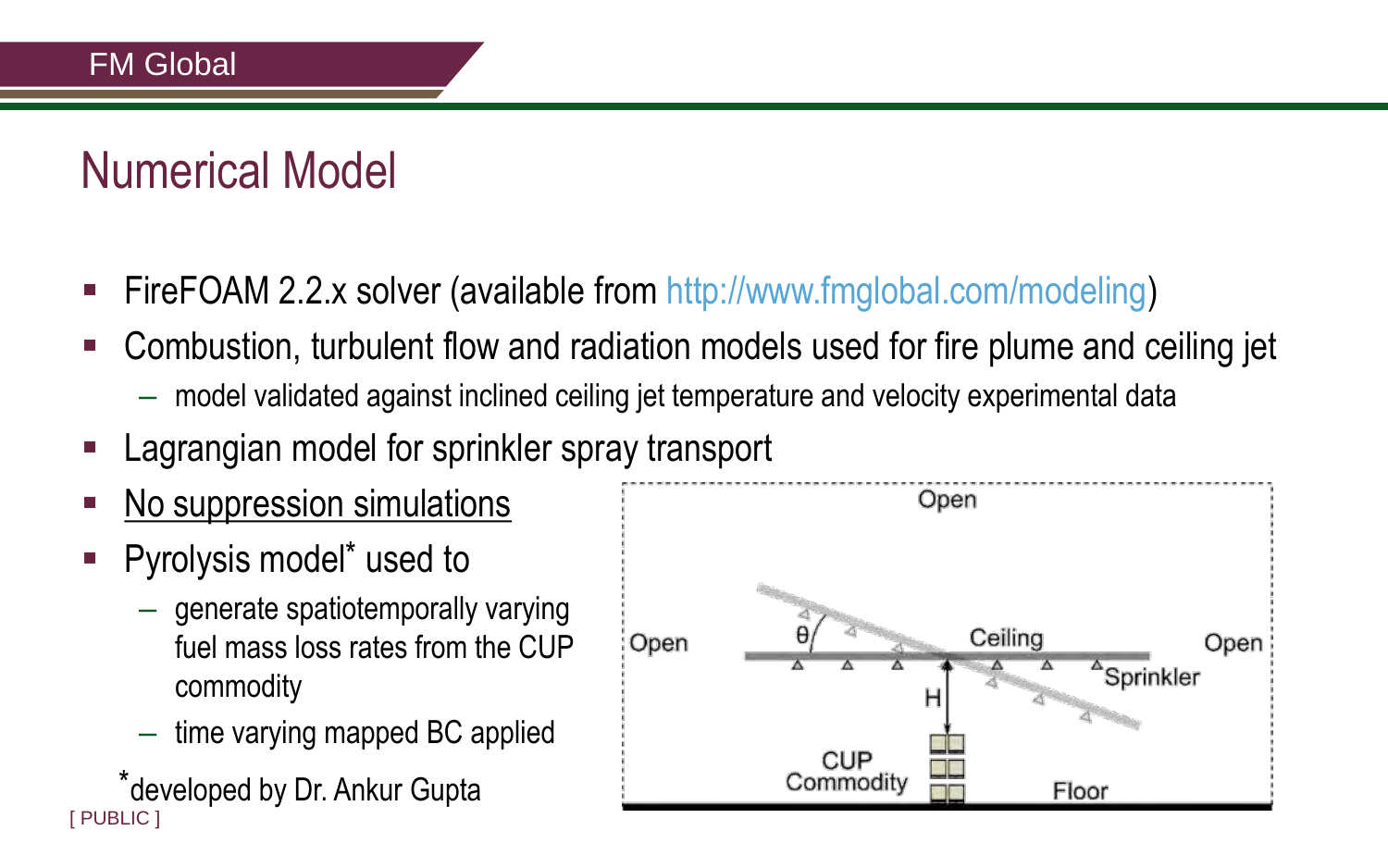# Numerical Model

- **STL** objects ceiling, rack-storage array
- No saw-tooth mesh
- **Boundary layer mesh** below ceiling
	- $-$  (4 in.)<sup>3</sup> resolution
- Rack-storage mesh
	- $-$  (1 in.)<sup>3</sup> resolution

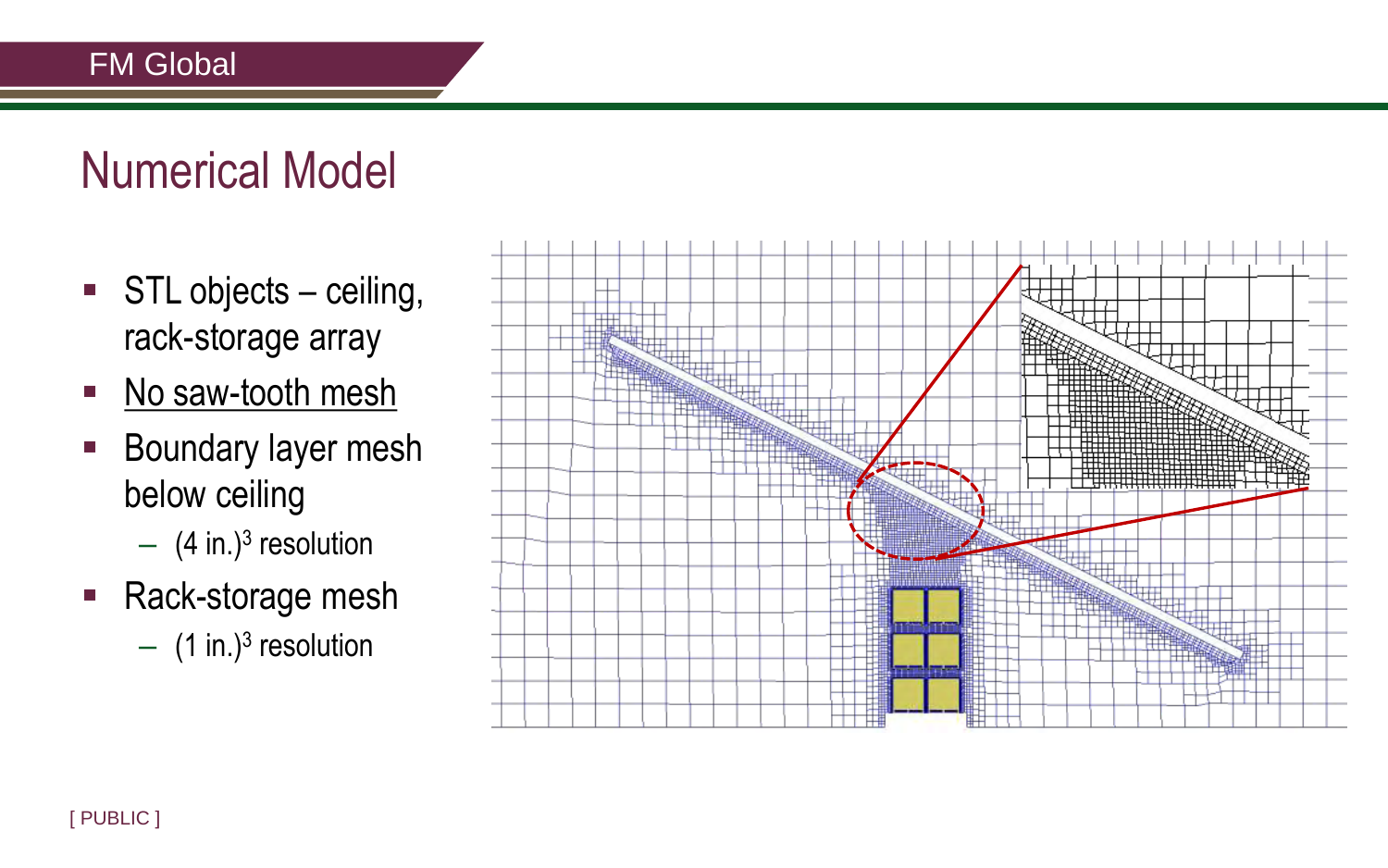#### Instantaneous Temperature Snapshots (100 s after ignition)

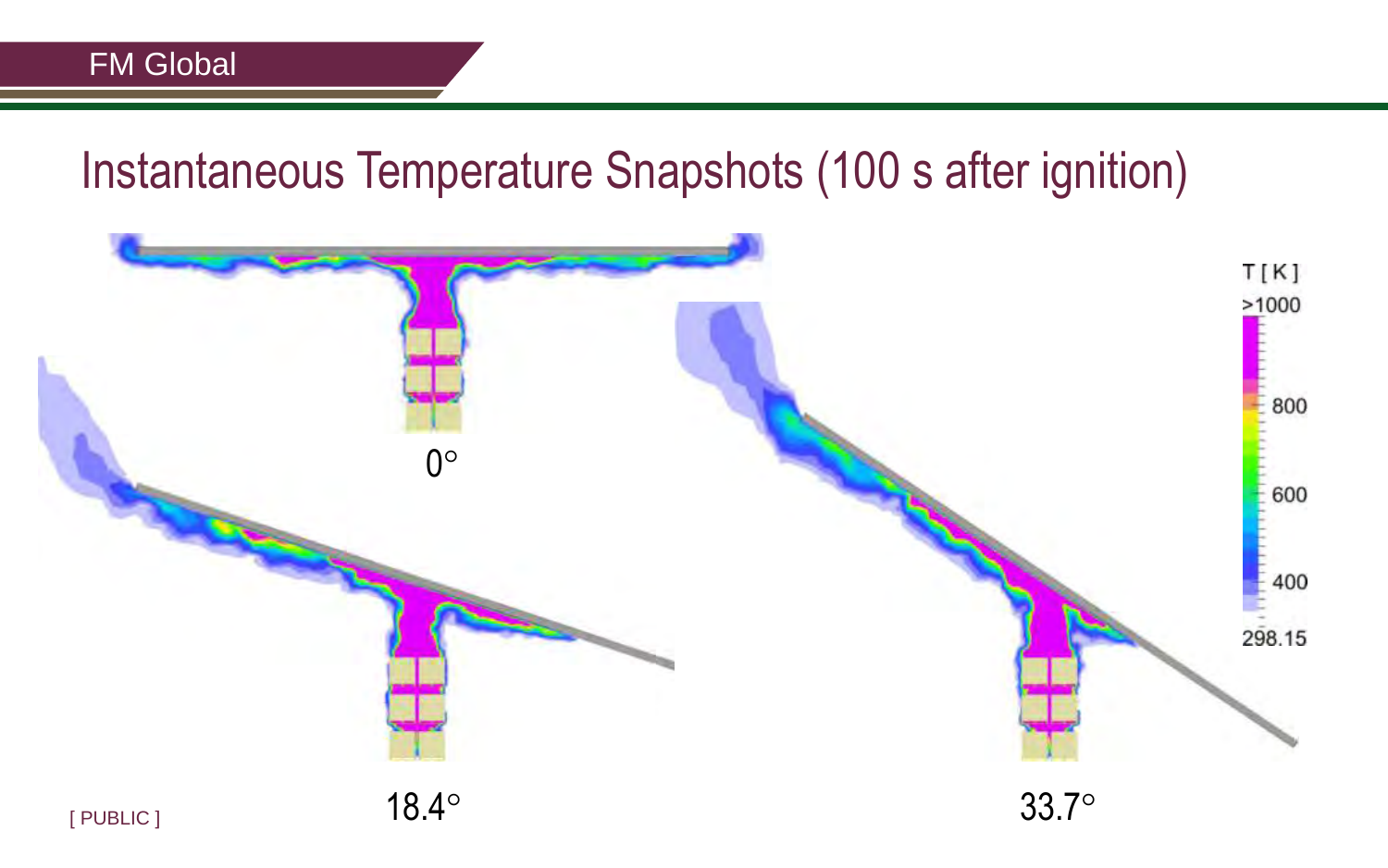### Sprinkler Activation Setup

- Activations 0.33 m (13 in.) perpendicular distance from ceiling
	- $-$  using a scalar variable for activation time  $(t_{\rm act})$
	- $-$  discrete sprinkler location activations (10 ft x 10 ft) extracted from  $t_{\text{act}}$  distributions
- **Two types of sprinklers: QR/OT and SR/HT**
- **-** Assumption
	- no sprays: first-order effect of ceiling inclination on activation times and patterns

| Name  | Response        | <b>Activation Temperature</b><br>$K(^{\circ}F)$ | <b>RTI</b><br>$(m-s)^{0.5}$ ((ft-s) <sup>0.5</sup> ) | C-Factor<br>$(m/s)^{0.5}$ ((ft/s) <sup>0.5</sup> ) |  |
|-------|-----------------|-------------------------------------------------|------------------------------------------------------|----------------------------------------------------|--|
| QR/OT | Quick           | 347 (165)                                       | 30(54)                                               | 0.22(0.40)                                         |  |
| SR/HT | <b>Standard</b> | 414 (286)                                       | 119 (216)                                            | 0.95(1.72)                                         |  |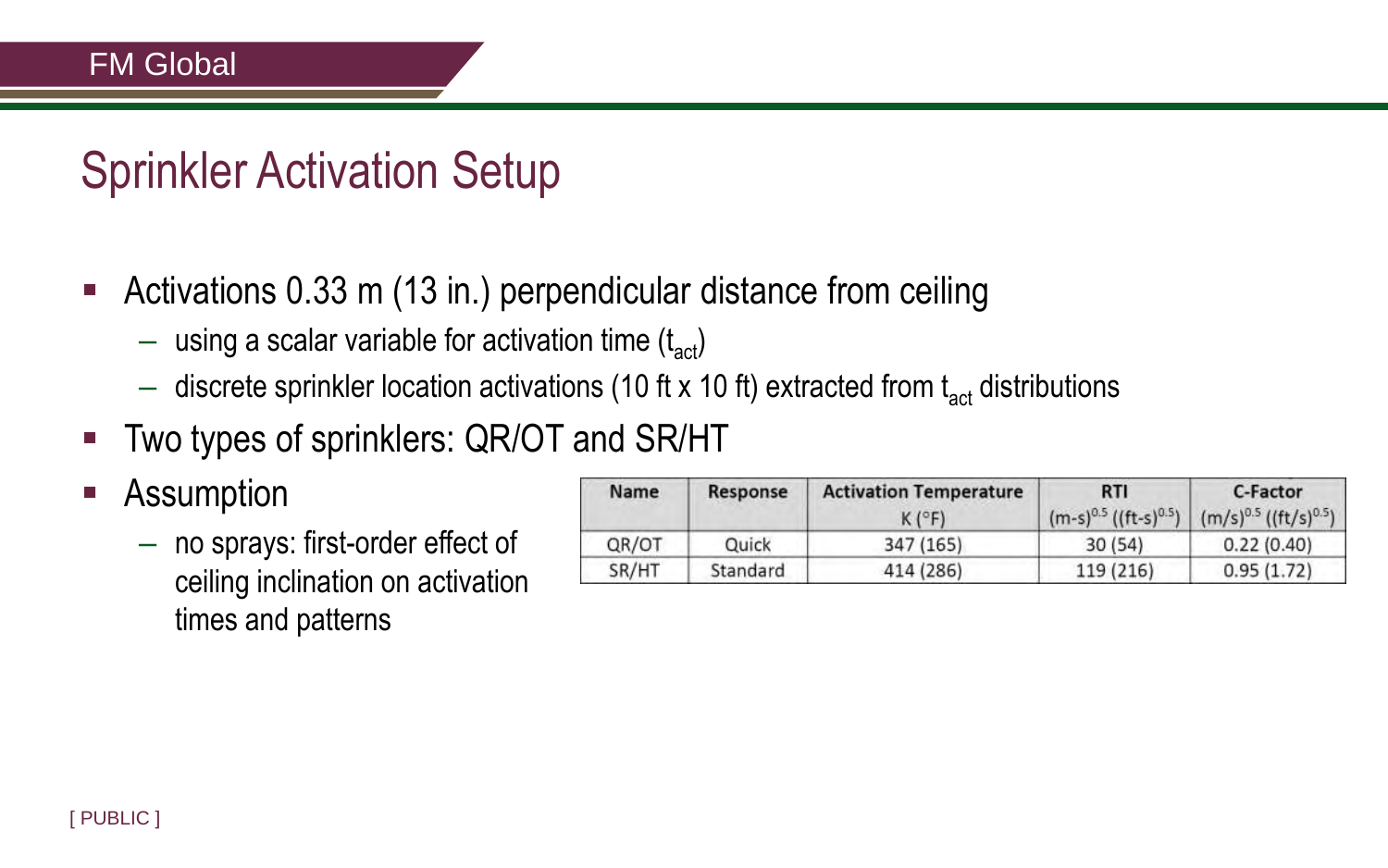### Sprinkler Activation Results  $(0^{\circ}, 10$  ft cl, QR/OT spk)

| $t_{act}$ $\lfloor s \rfloor$<br>150 |                        |    |    |    |           |    |    |                                            |
|--------------------------------------|------------------------|----|----|----|-----------|----|----|--------------------------------------------|
|                                      | 89                     | 80 | 75 | 73 | 74        | 76 | 80 | 87                                         |
| 125                                  | $\ddot{\phantom{0}}84$ | 77 | 70 | 70 | 69        | 73 | 76 | $\ddot{\phantom{0}}\phantom{0}\mathbf{83}$ |
| 100                                  | $\ddot{\mathbf{80}}$   | 74 | 68 | 63 | 63        | 69 | 74 | 82                                         |
| 75                                   | $\ddot{\mathbf{8}}$ 1  | 76 | 70 | M. | 48        |    | 76 | $\overset{\bullet}{82}$                    |
|                                      | $\ddot{\phantom{0}}82$ | 77 | 71 | 63 | 46        | 69 | 75 | $\ddot{\phantom{0}}\phantom{0}\mathbf{8}$  |
| 50                                   | $\ddot{\mathbf{82}}$   | 76 | 72 | 65 | 64        | 66 | 73 | $\overline{81}$                            |
| 25                                   | 55                     | 75 | 72 | 70 | $\dot{v}$ | 72 | 76 | $\ddot{82}$                                |
| n                                    | 87                     | 82 | 76 | 74 | 75        | 76 | 80 | 87                                         |

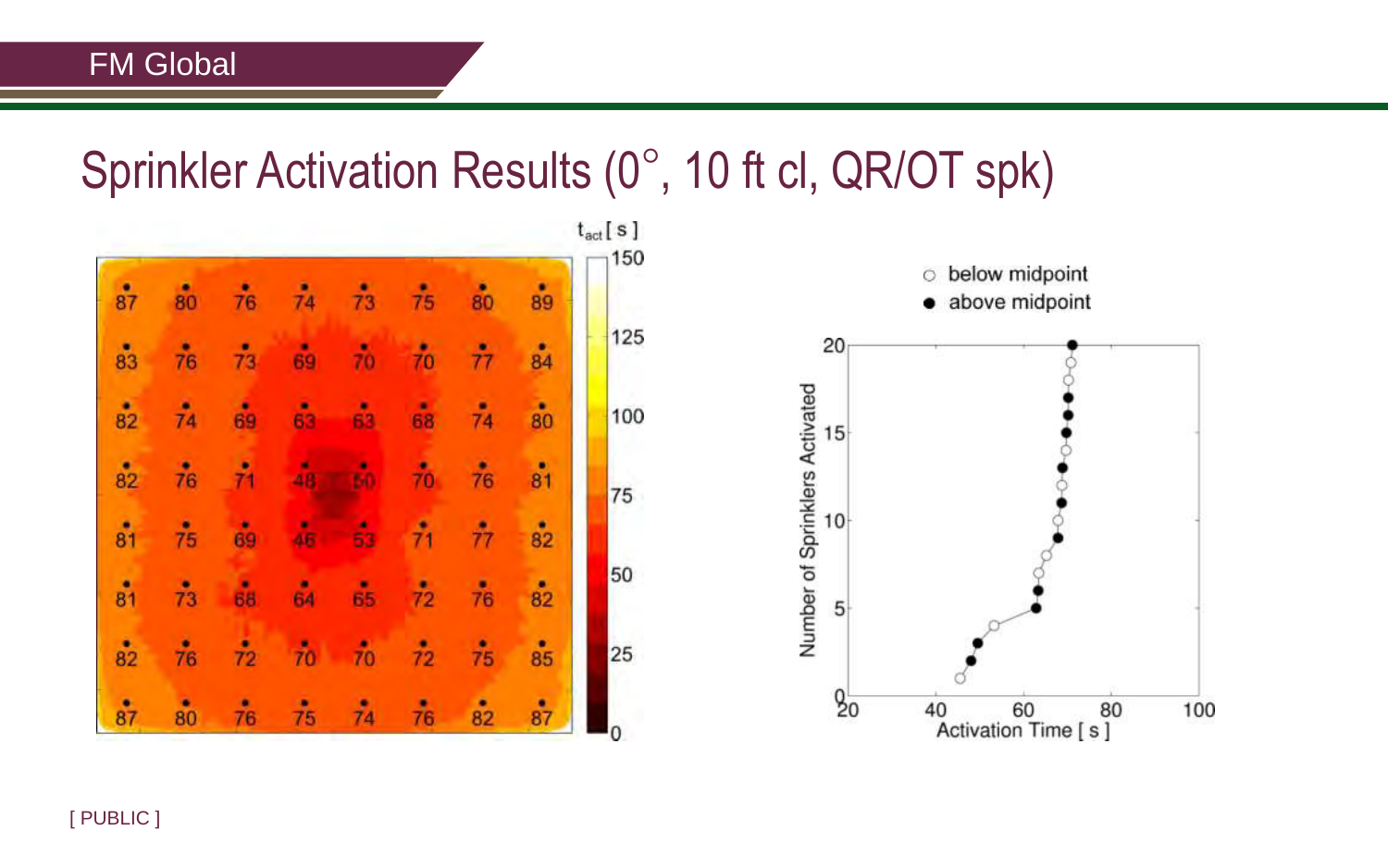$\overline{\mathbf{A}}$ 

# Sprinkler Activation Results (9.5°, 10 ft cl, QR/OT spk)

|                     |         | Elevated side of the ceiling |             |                      |                 |
|---------------------|---------|------------------------------|-------------|----------------------|-----------------|
| 68                  | 62      | 62                           | 88          | $\overline{74}$      | 78              |
| 60                  | ś.      | 69                           | 62          | 70                   | 73              |
| 56                  | Ń6      |                              | šė          | 64                   | 68              |
| 58                  |         | d.                           | s.          | $\ddot{\phantom{a}}$ | 72              |
| ٠<br>56             |         | х                            | ś.          | <br>66               | $\overline{77}$ |
| 69                  | 65      | 65                           | 68          | 79                   | 101             |
| 93                  | 89      | 88                           | $\ddot{95}$ | 137                  | o               |
| $\overline{\omega}$ | $\circ$ | o                            | ö           | ö                    | ö               |

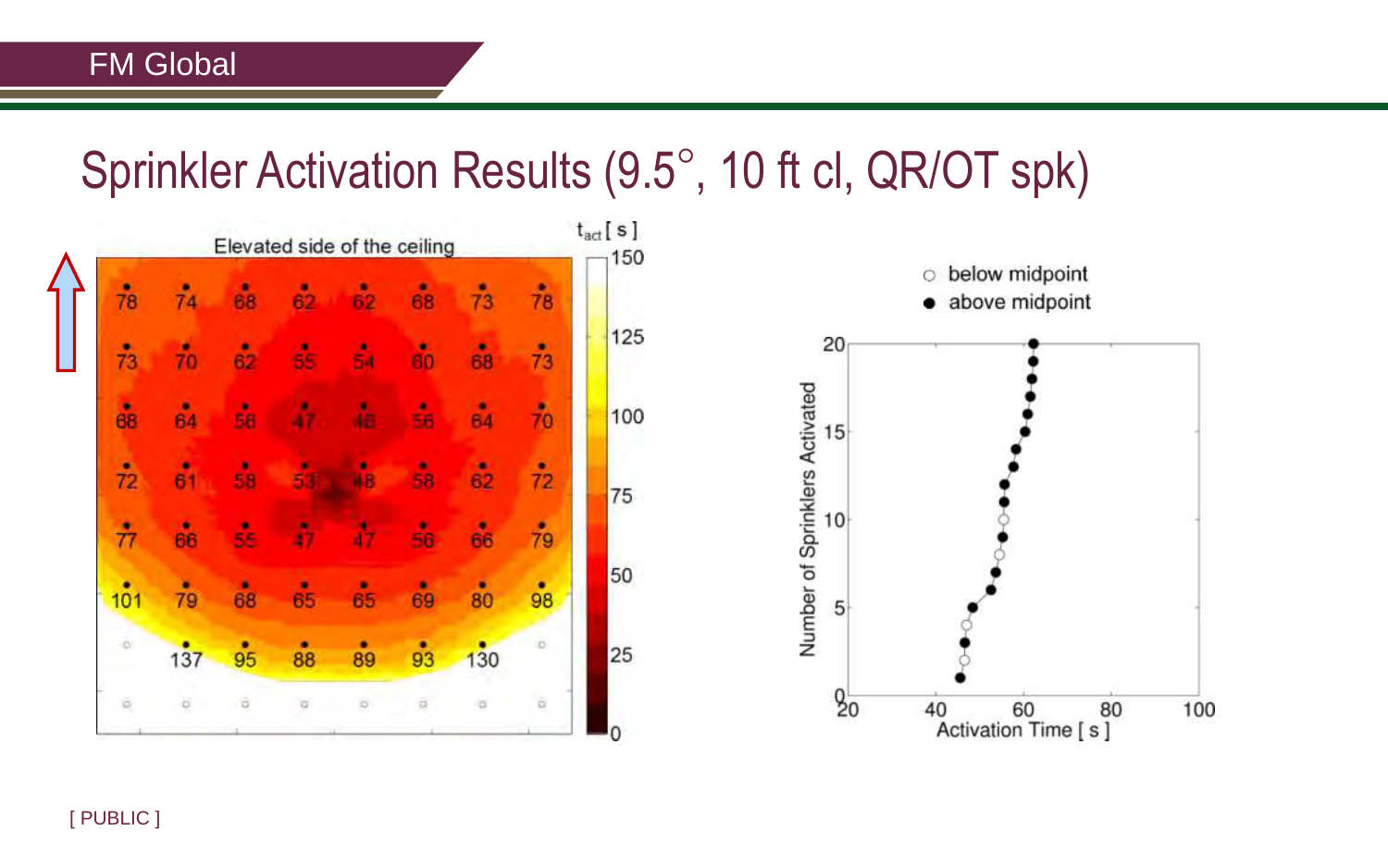# Sprinkler Activation Results (18.4°, 10 ft cl, QR/OT spk)



100

[ PUBLIC ]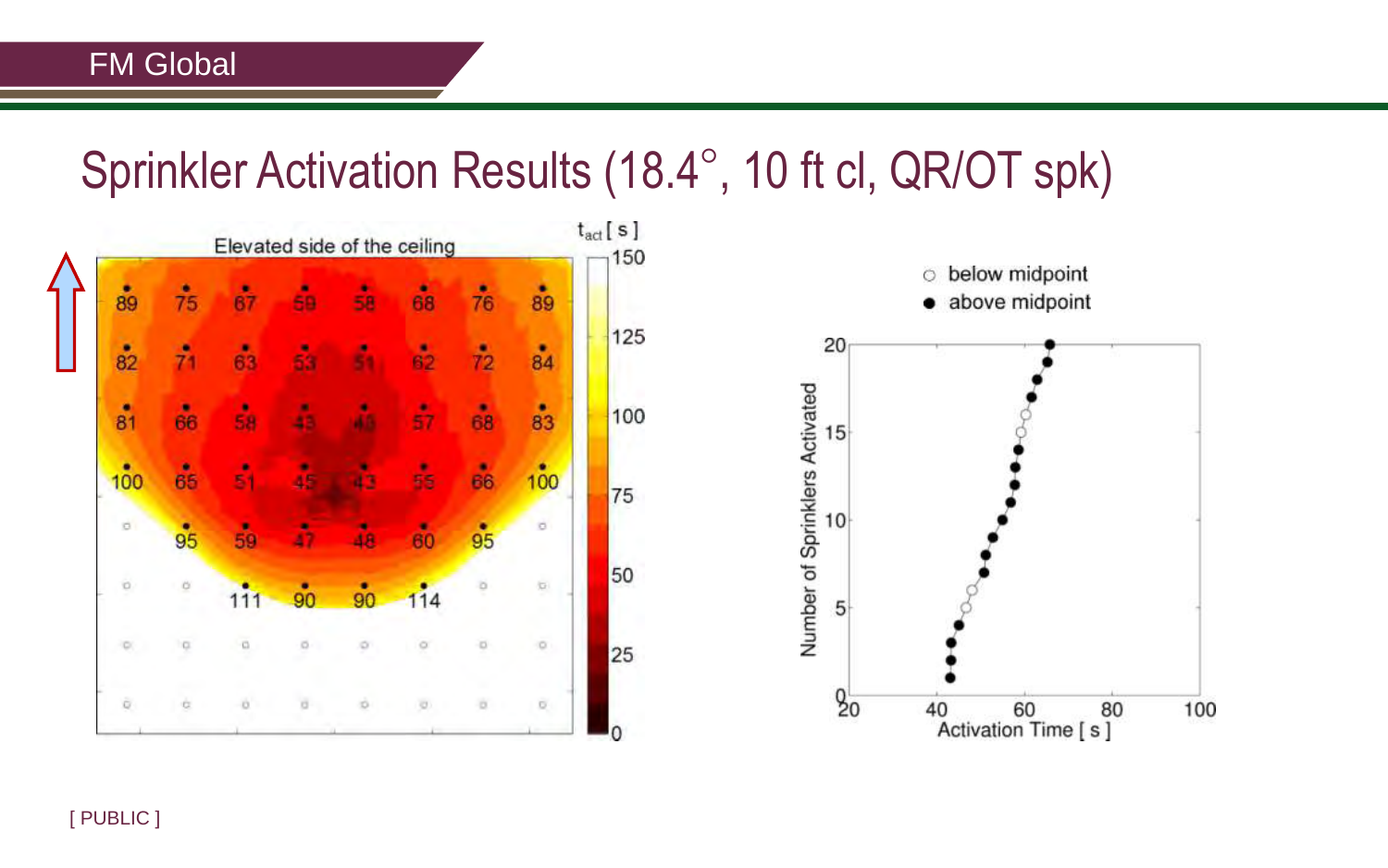# Sprinkler Activation Results (26.6 , 10 ft cl, QR/OT spk)



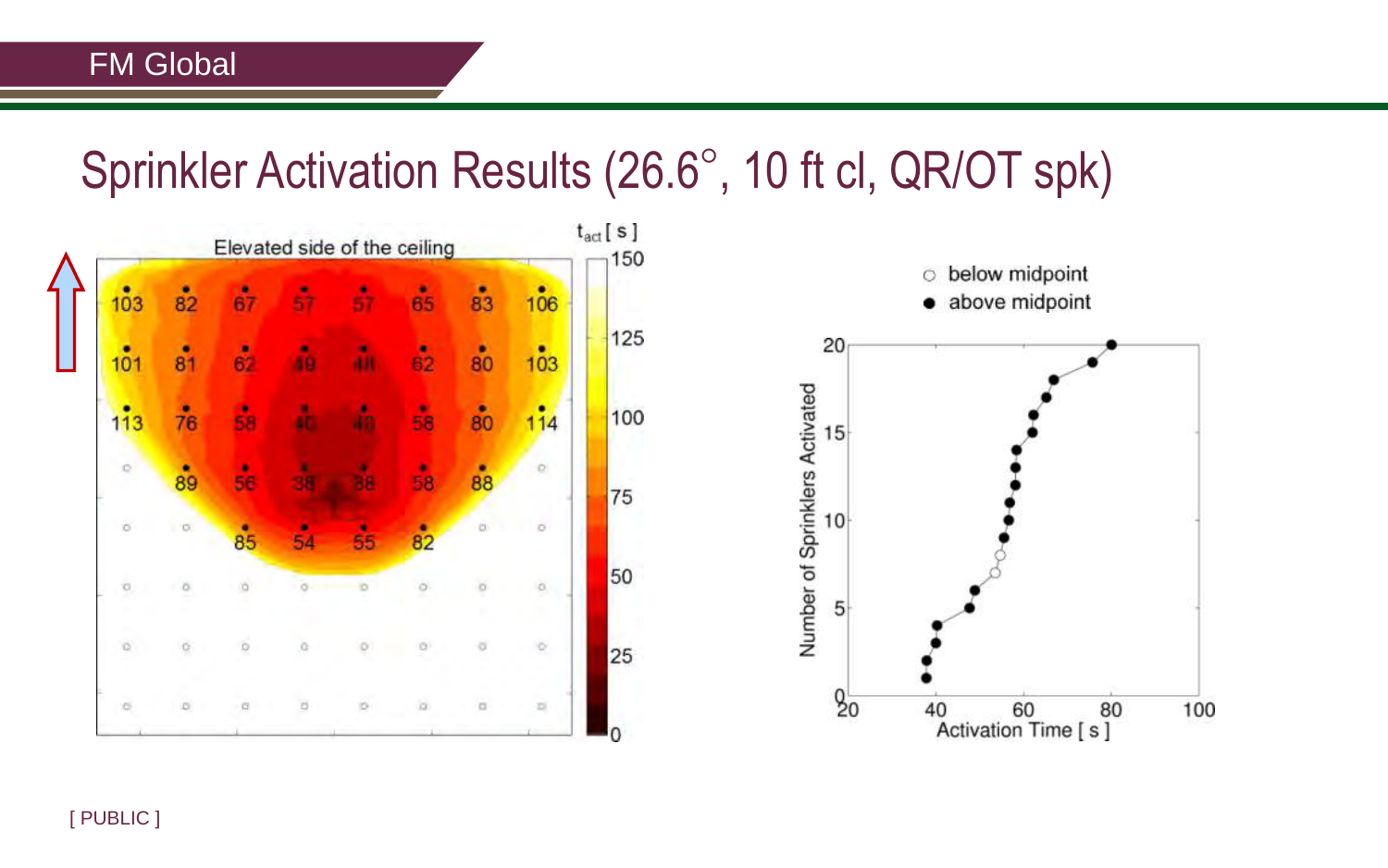# Sprinkler Activation Results (33.7 , 10 ft cl, QR/OT spk)

60

80

100



[ PUBLIC ]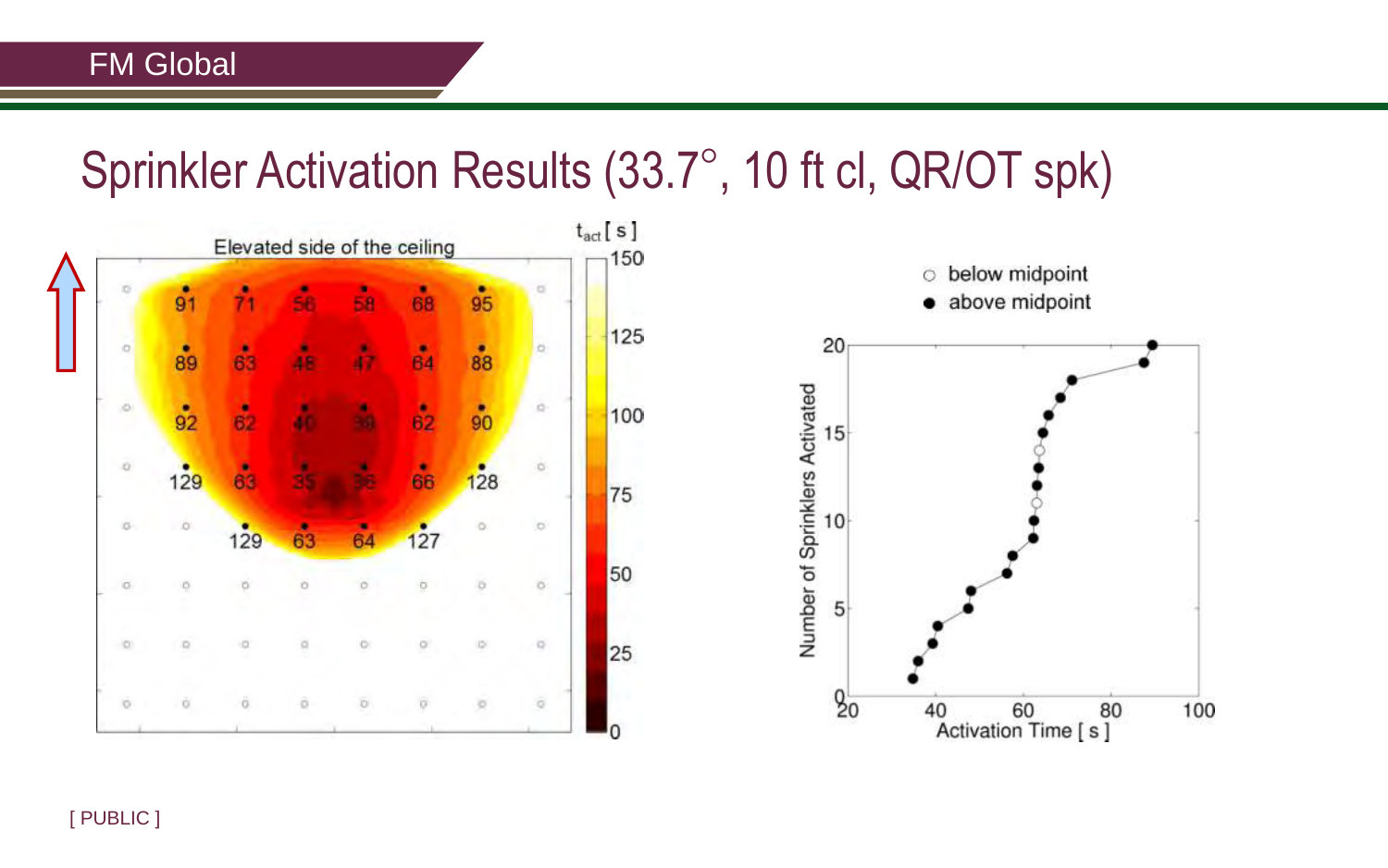# Sprinkler Activation Results (18.4 , 10 ft cl, SR/HT spk)



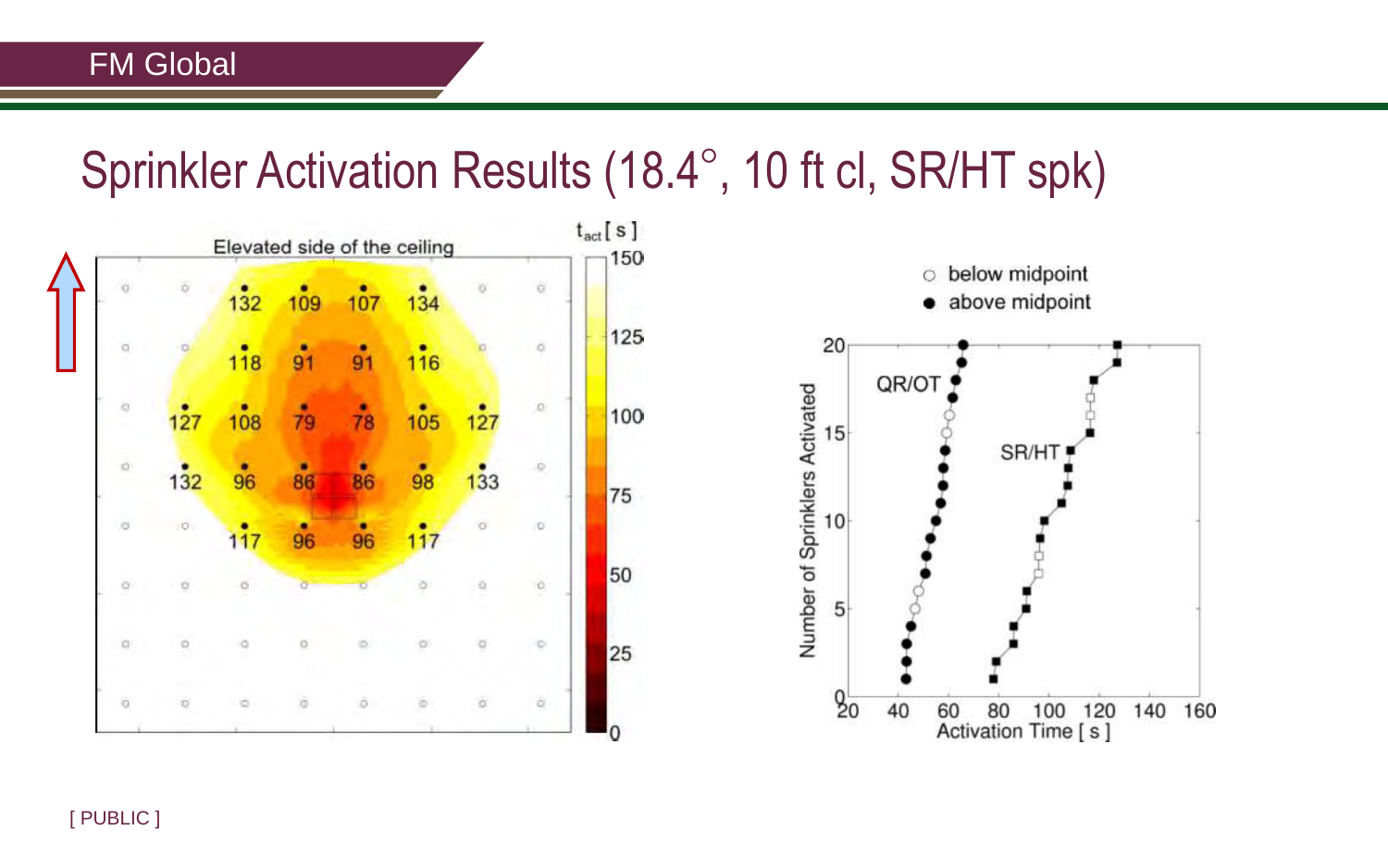$\overline{\mathbf{A}}$ 

#### Sprinkler Activation Results (18.4°, 10 ft and 20 ft cl)

|          |    |        | Elevated side of the ceiling |                |          |         |                 | $t_{act}$ $\lbrack$ S $\lbrack$<br>150 |
|----------|----|--------|------------------------------|----------------|----------|---------|-----------------|----------------------------------------|
| 87       | 83 |        | 65                           | 65             |          | 81      | 91              |                                        |
| 84       | 77 | 66     | 56                           | Ĝ,             | 66       |         | 85              | 125                                    |
| 79       | 73 | 62     |                              |                |          | 73      | $\overline{82}$ | 100                                    |
| ň        | 66 | 60     | 44                           | d۸             | 62       | 66      | 75              | 75                                     |
| 91       | 68 | iå.    | 52                           |                | 50       | 68      | $\ddot{90}$     |                                        |
| o        | 99 | 78     | 73                           | 73             | 77       | 97      | ö               | 50                                     |
| ö.       | ö. | o      | $\overline{a}$               | Ò.             | $\alpha$ | $\circ$ | $\circ$         | 25                                     |
| $\alpha$ | ó  | $\Box$ | ö                            | $\overline{a}$ | ö        | o       | o               | 0                                      |

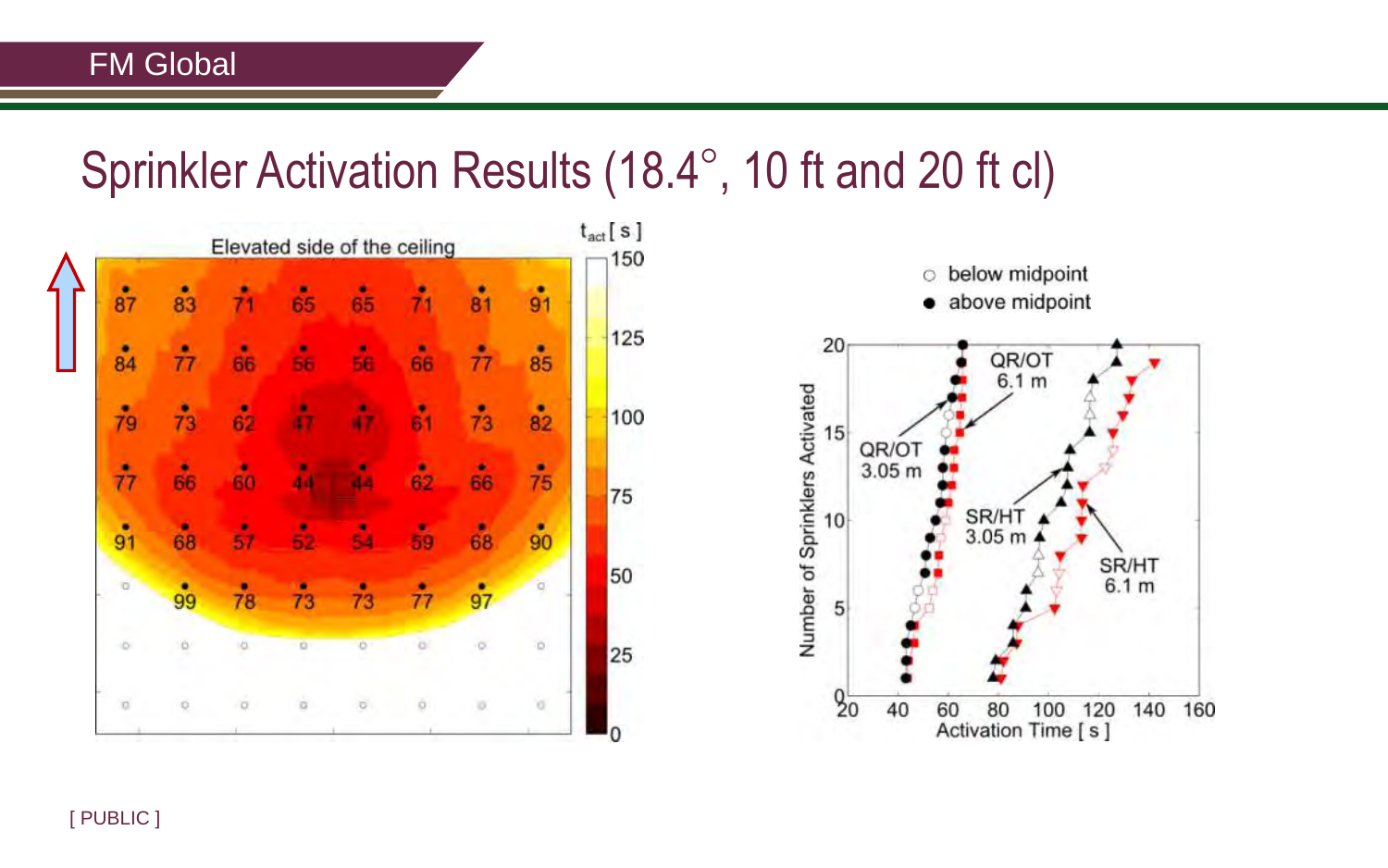### Sprinkler Activation Observations

- For QR/OT sprinklers, ceiling inclination  $\leq 18.4^{\circ}$ 
	- similar activation times and patterns as horizontal ceiling
	- for four sprinklers immediately adjacent to fire source
- For inclinations  $\geq 26.6^{\circ}$ 
	- significant activation delays on lower side of ceiling
	- number of activations on elevated side greatly exceed activations on lower side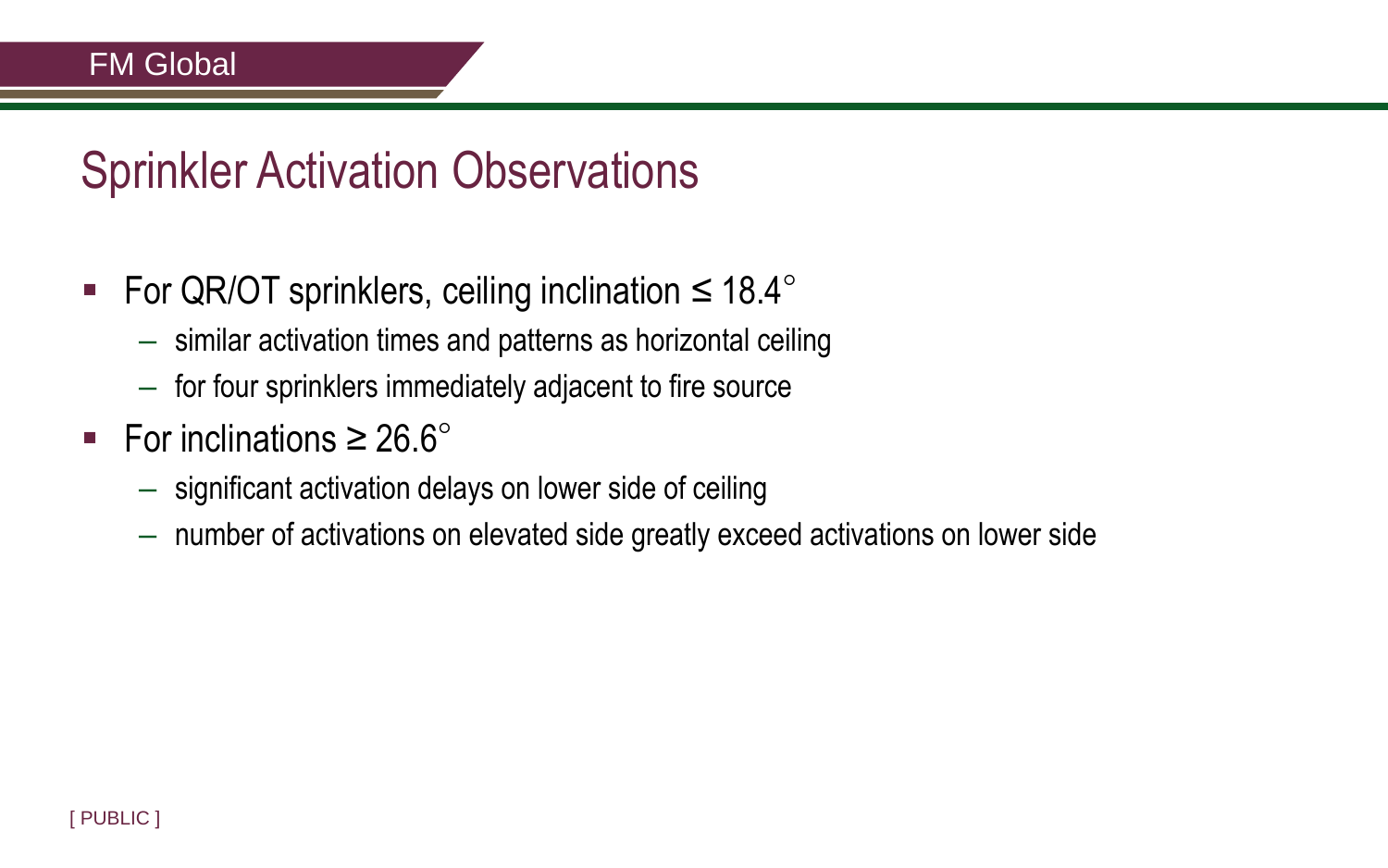### Sprinkler Activation Observations

- For SR/HT sprinklers
	- $-$  average activation delay for the four sprinklers increases for 18.4 $\degree$  case
	- four more activations on elevated side occur before sprinklers below lower side activate
	- activation pattern skewness accentuated
- For 18.4 $\degree$  inclination, increasing clearance from 10 ft to 20 ft, for four sprinklers surrounding the ignition location
	- average activation time delays of  $\sim$ 3 s (QR/OT) and  $\sim$ 5 s (SR/HT) occur
	- such delays may have adverse impact on protection design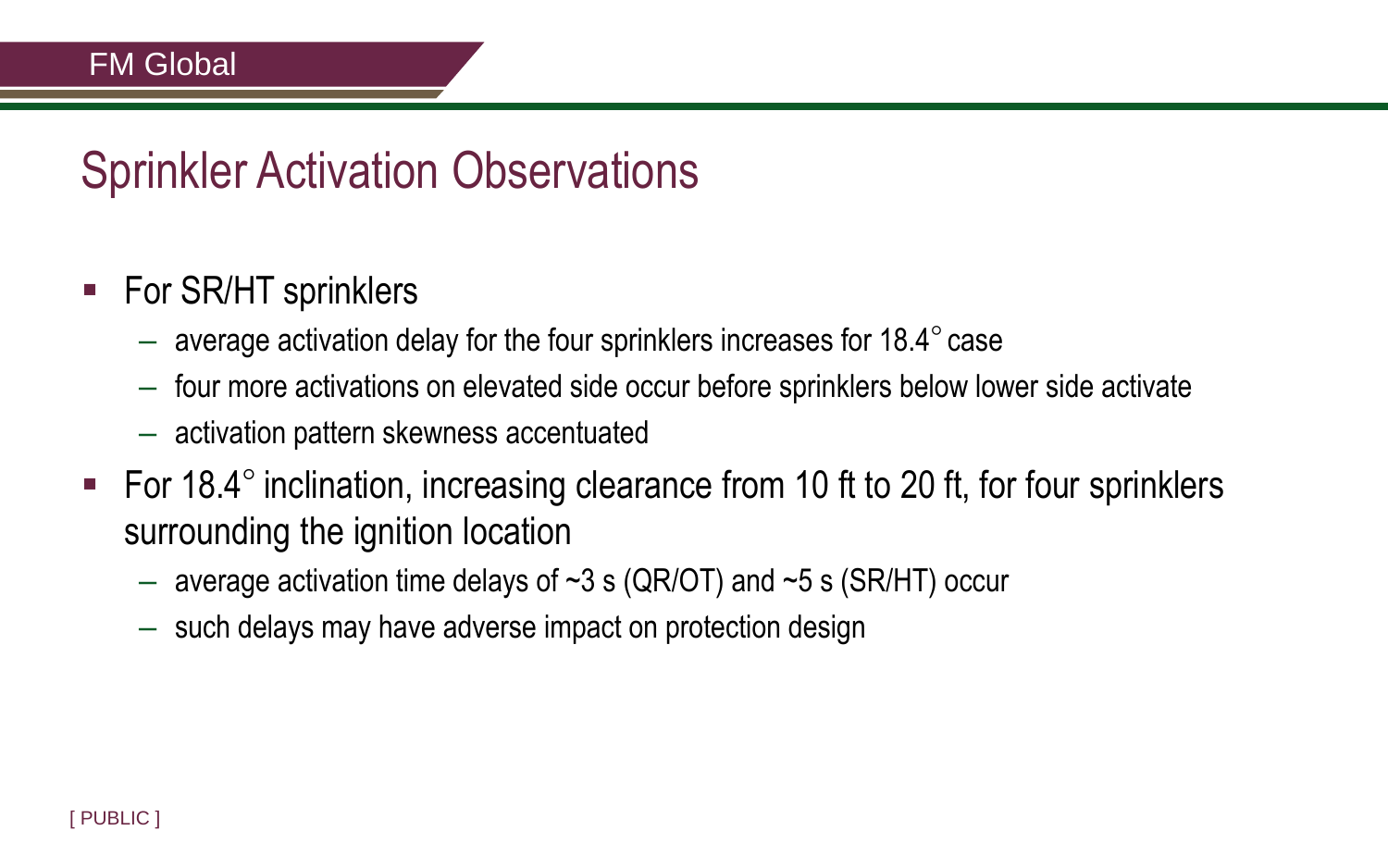# Spray Setup (Single Sprinkler)

- **IFFE** Irrespective of ceiling inclination, activation time for a QR/OT sprinkler located above the ignition location was 25 s
	- spray only simulations
	- with fire: convective HRR of 600 kW







(e) 33.7°, deflector parallel to ceiling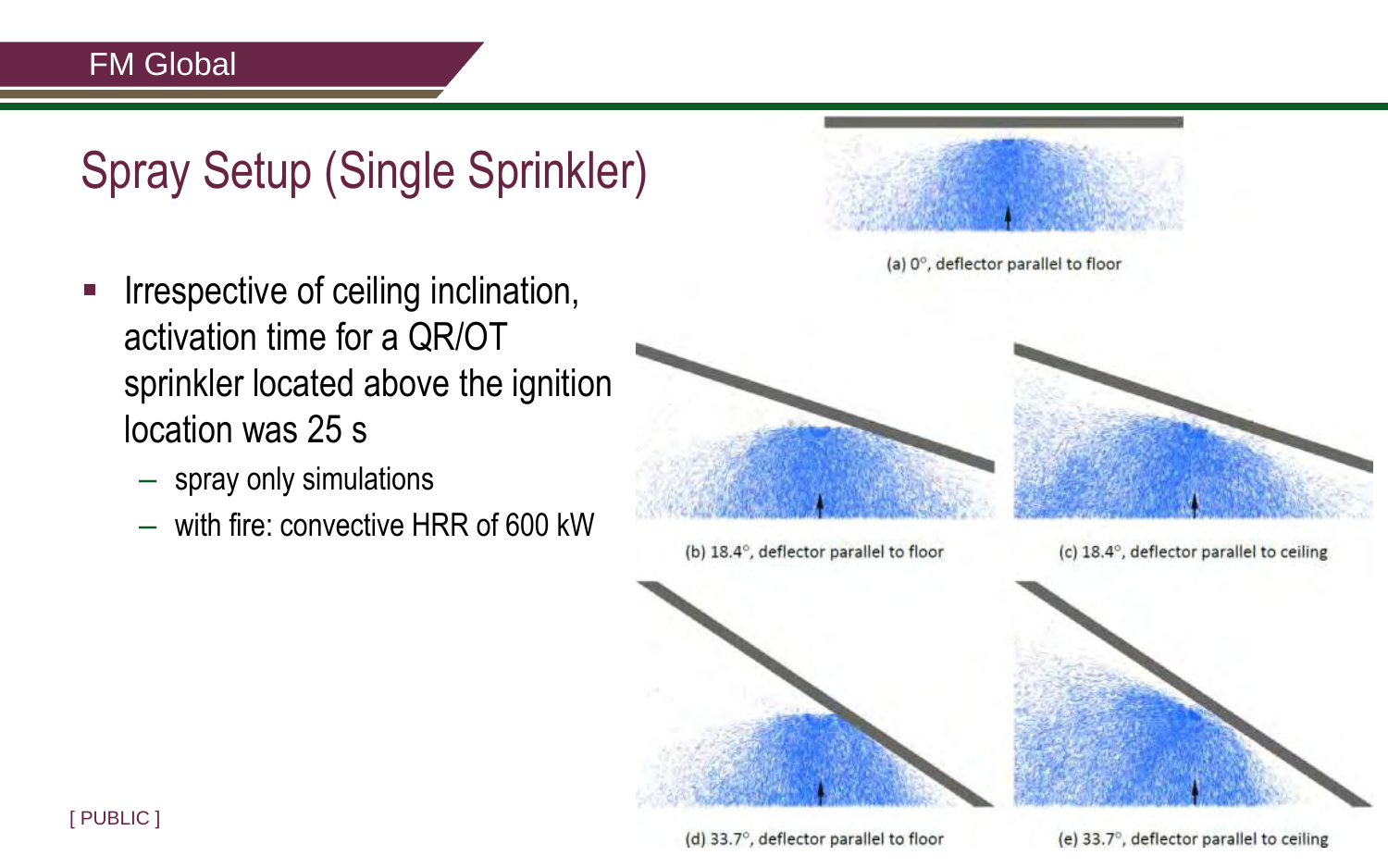# Spray Results (Single Sprinkler, 18.4°, deflector parallel-to-floor)

- Comparing water flux distributions above rack-storage array
	- no fire and fire cases
	- $-2$  ft x 2 ft "buckets"

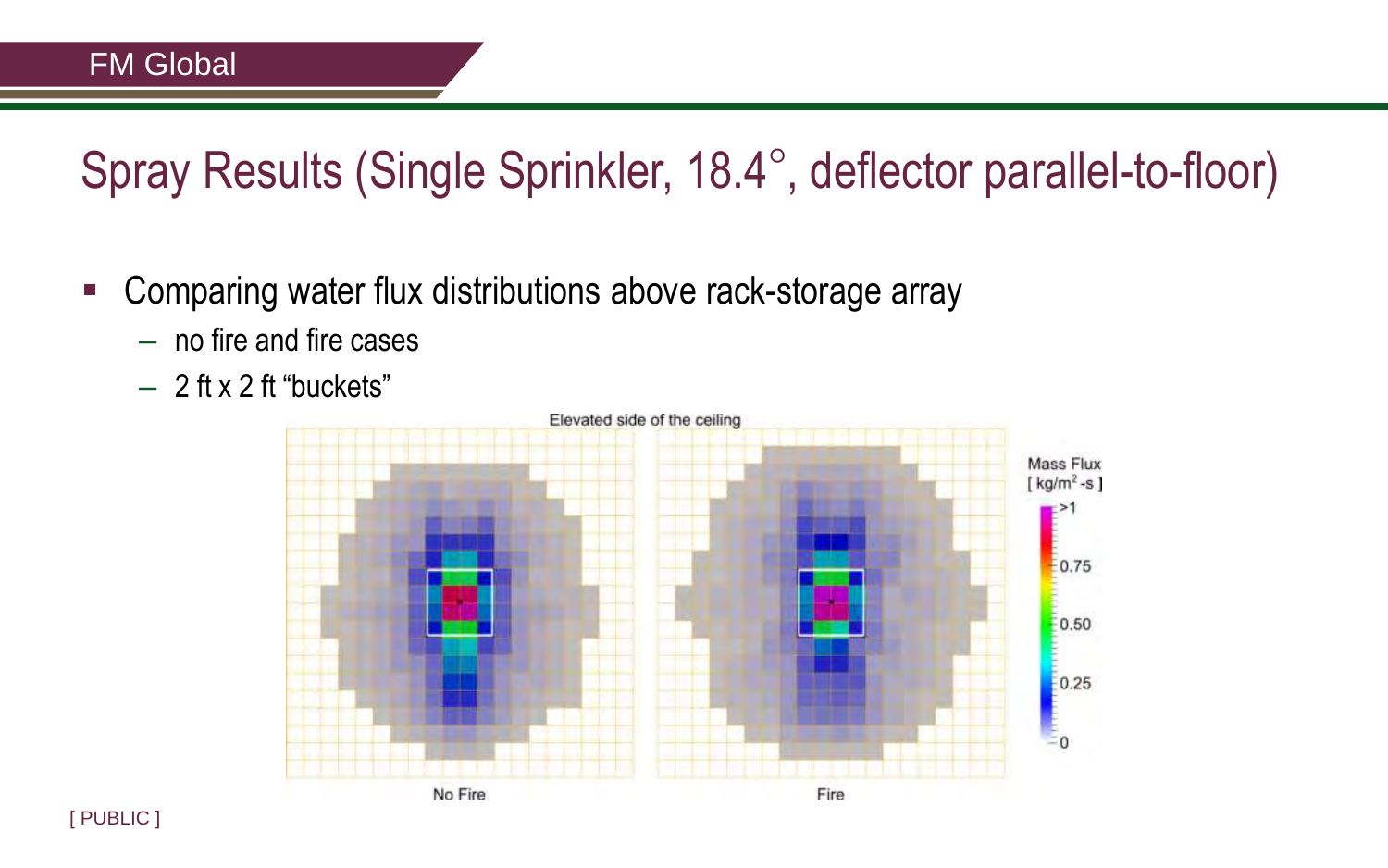### Spray Results (Single Sprinkler, 18.4°)



• Deflector orientation strongly affects water flux reaching the fire source and prewetting region

• In presence of a 600 kW plume, reduction was  $25\%$  for 18.4 $\degree$  inclination

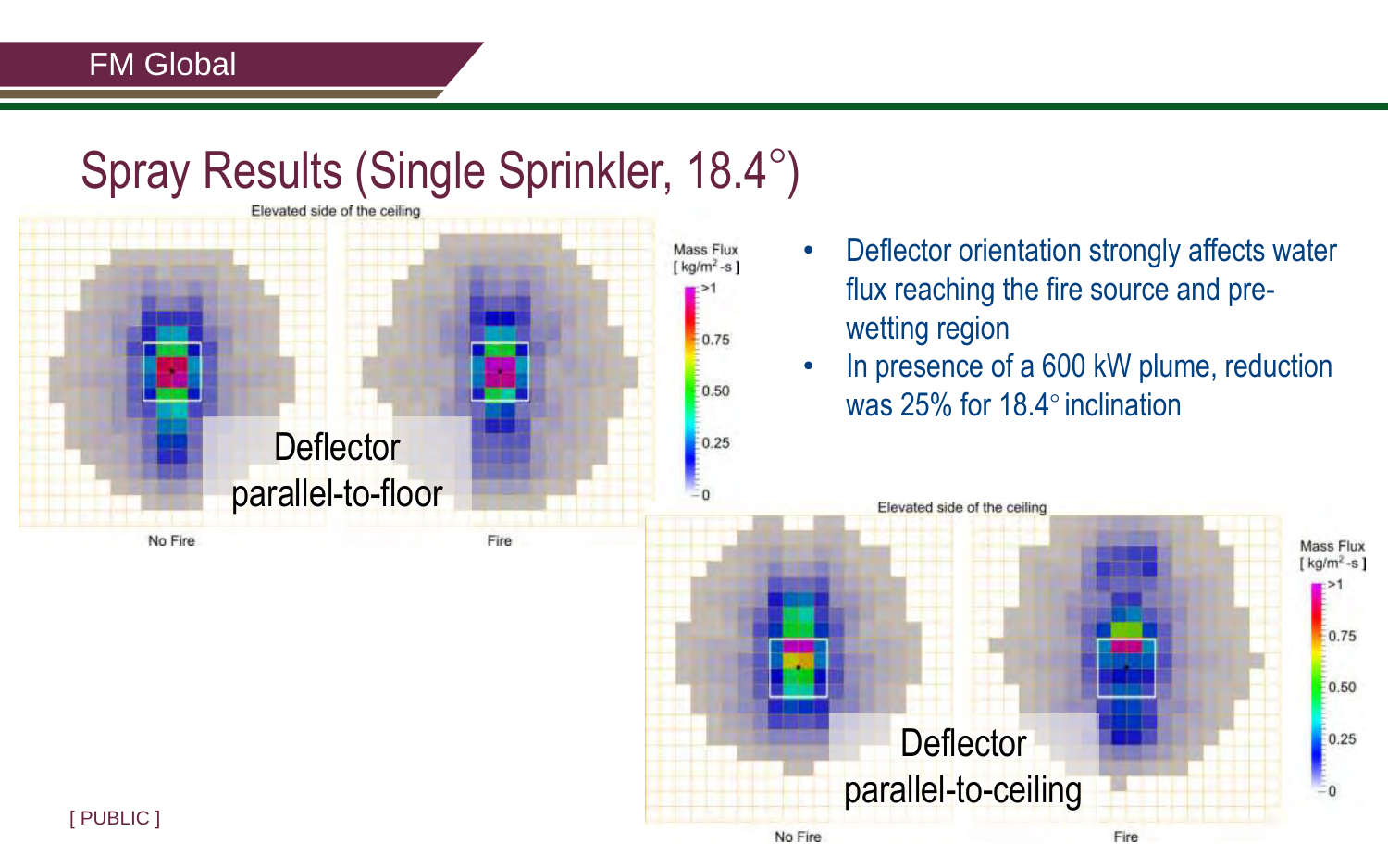# Spray Results (Single Sprinkler, 33.7°)



- With increasing ceiling inclination, water flux above commodity reduces when deflector is parallel-to-ceiling
- In presence of a 600 kW plume, reduction was 49% for 33.7° inclination

Elevated side of the ceiling

**Deflector** parallel-to-ceiling



• With increasing inclination, parallel-tofloor orientation maintained fairly constant water flux to the fire region

[ PUBLIC ]

Fire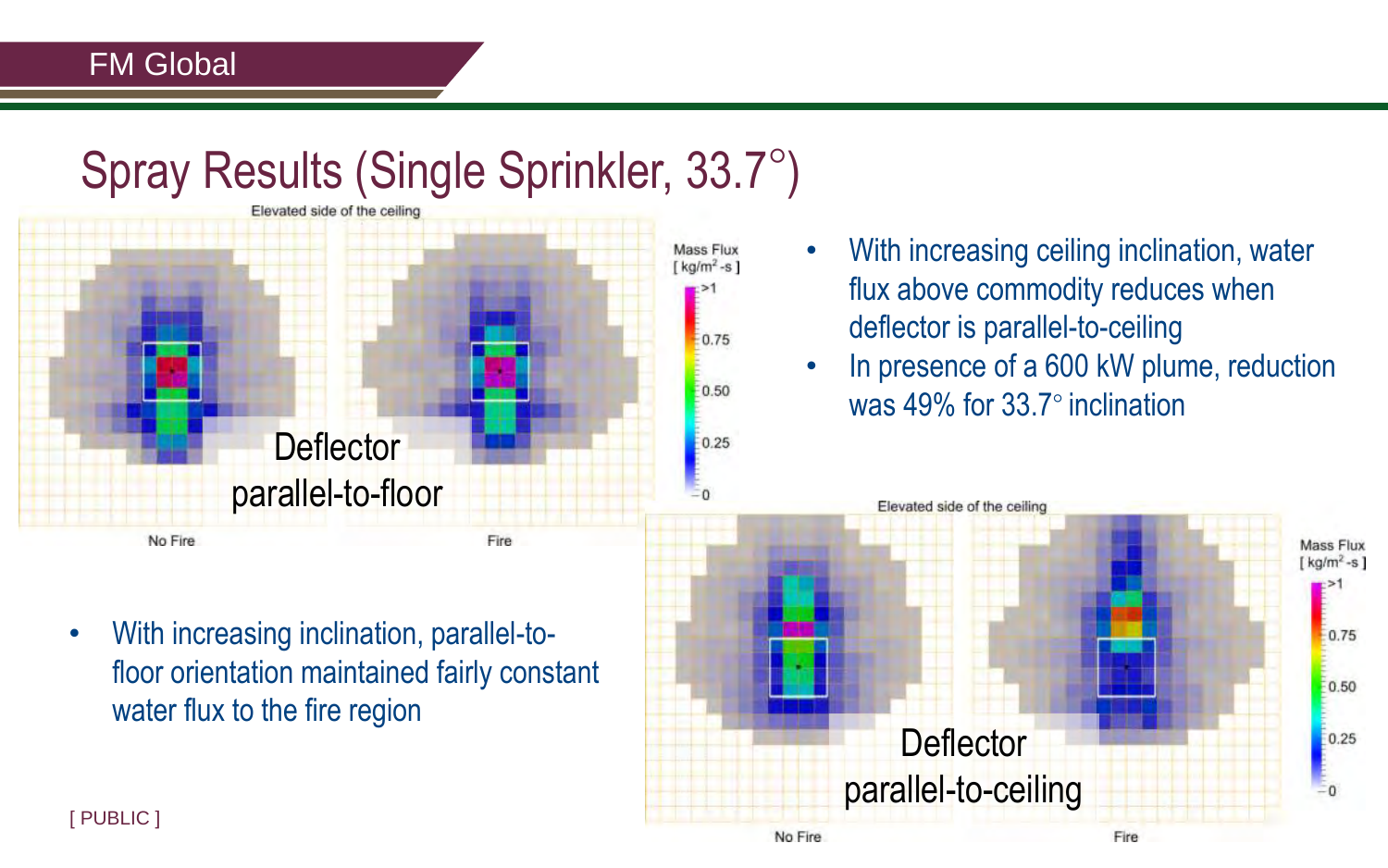### Spray Results (Single Sprinkler)



[ PUBLIC ]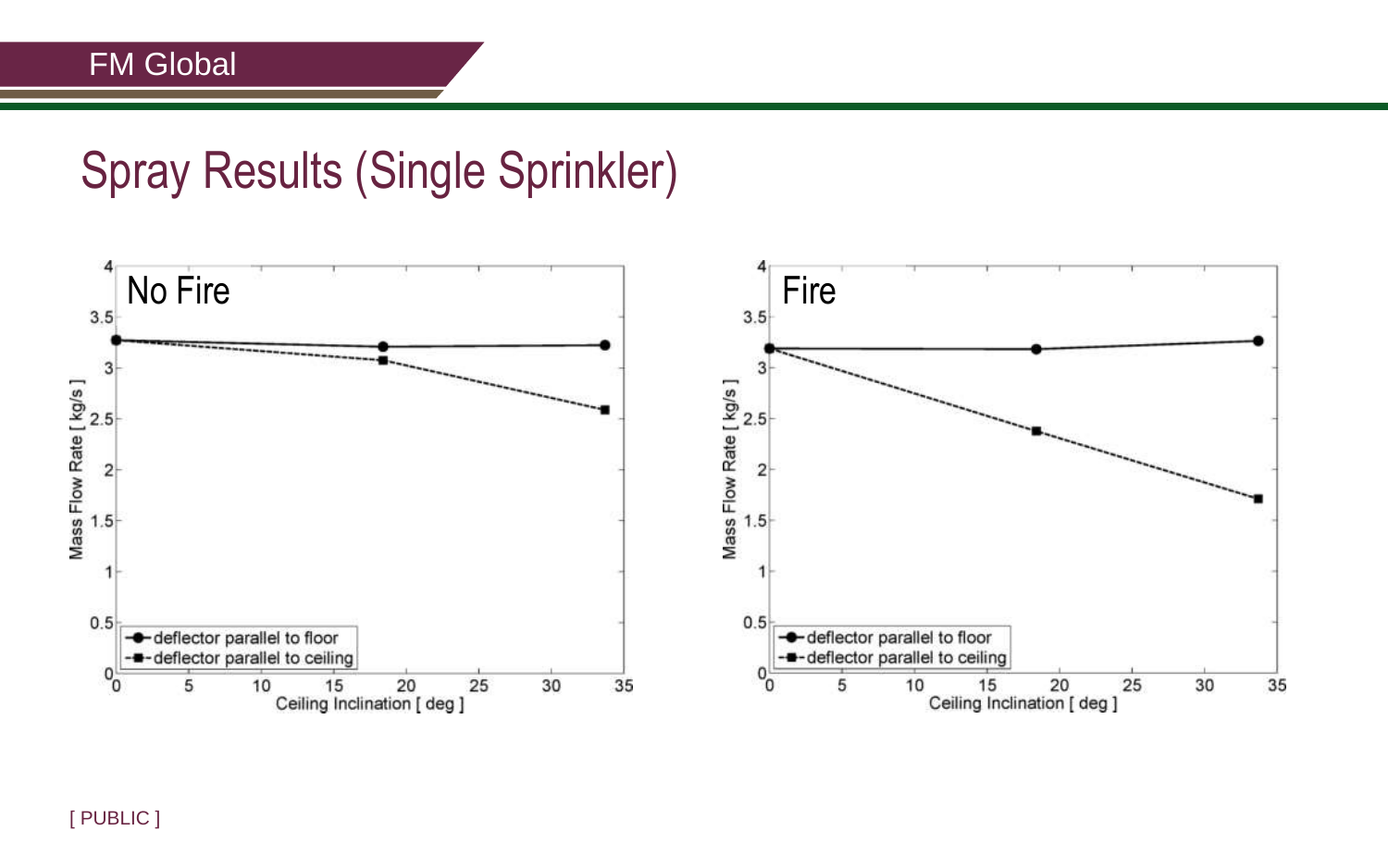# Spray Setup (Four Sprinklers)

■ With increasing ceiling inclination, average activation times for four QR/OT sprinklers surrounding the ignition location reduced

– with fire: average convective HRR of 2.6 MW

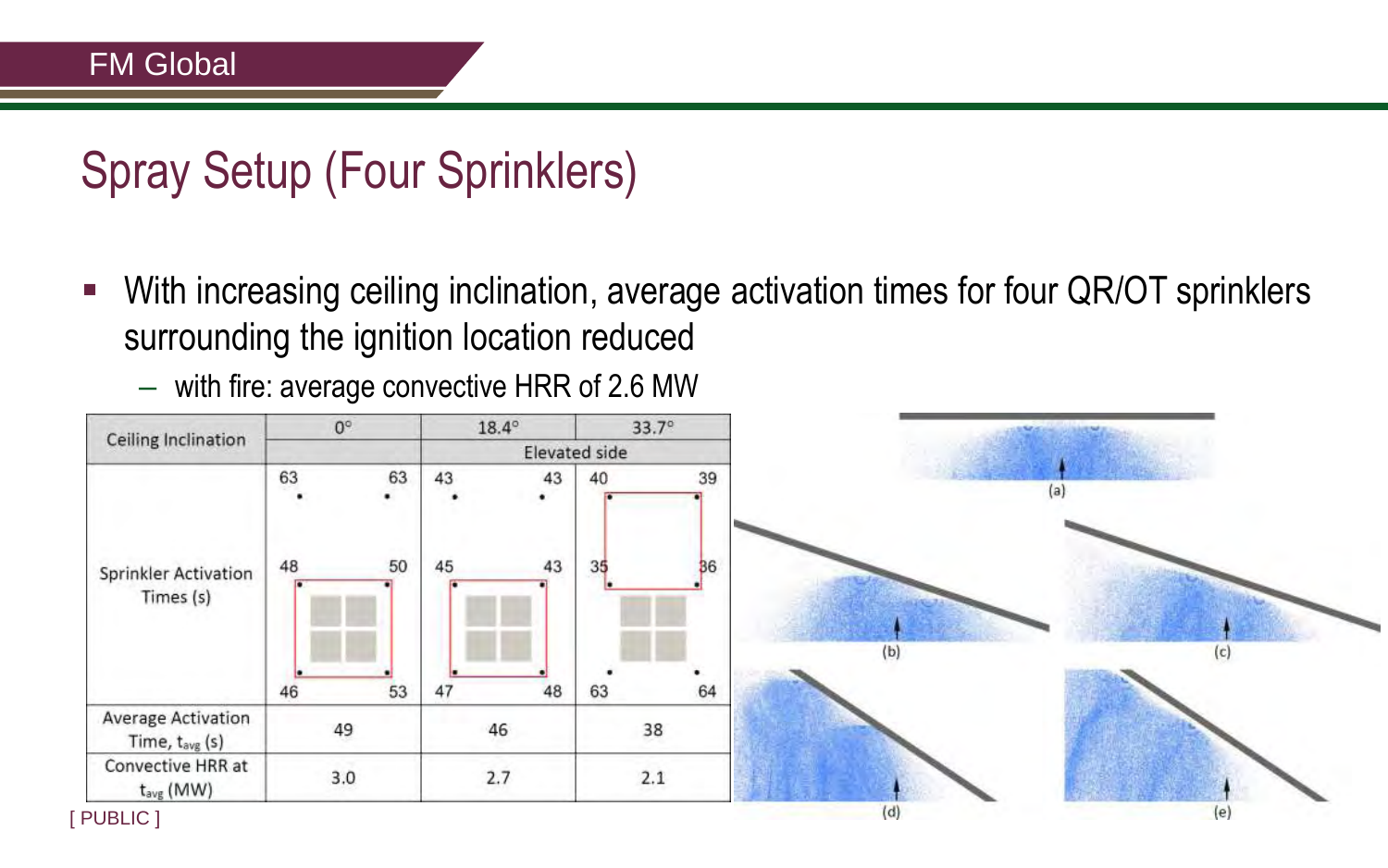### Spray Results (Four Sprinklers, 2.6 MW fire plume)



0°, Deflector parallel-to-floor 18.4°, Deflector parallel-to-floor

18.4°, Deflector parallel-to-ceiling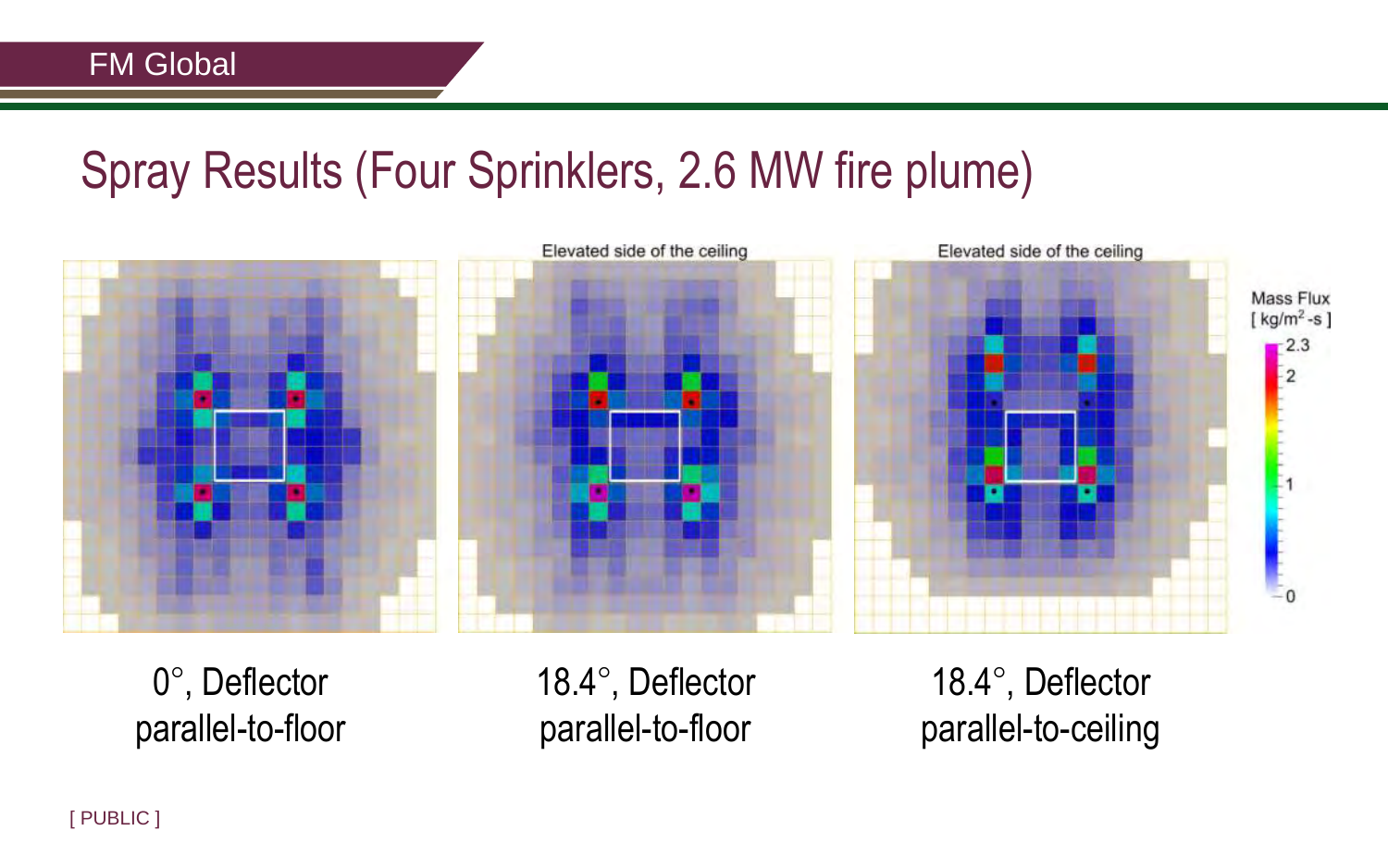### Spray Results (Four Sprinklers, 2.6 MW fire plume)



0°, Deflector parallel-to-floor 33.7°, Deflector parallel-to-floor

33.7°, Deflector parallel-to-ceiling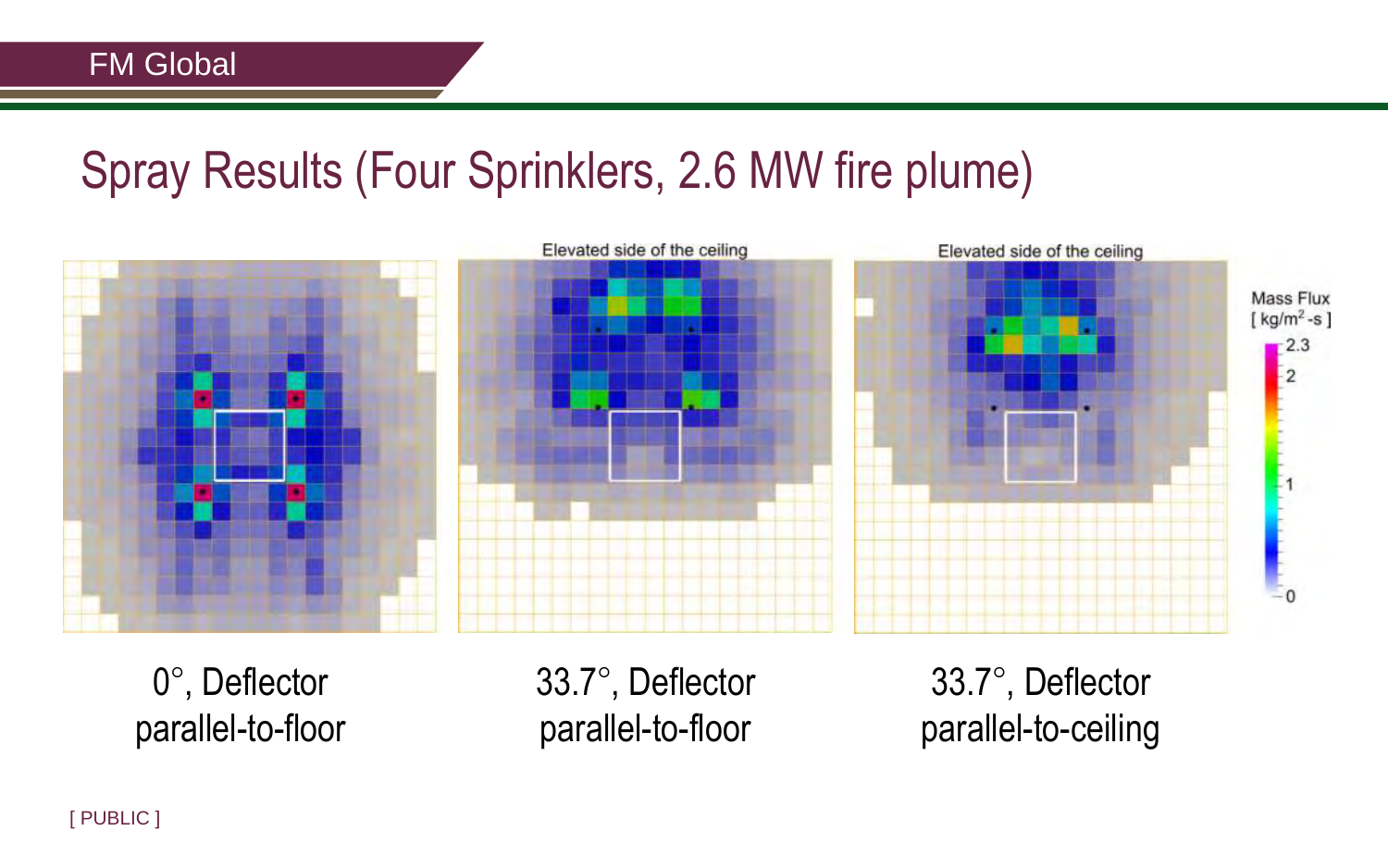### Spray Results (Four Sprinklers)



- For  $33.7^\circ$  inclination
	- low spray density on the fire region due to highly skewed activation pattern
	- water flux to fire region reduced by 54-76% as compared to horizontal ceiling
- For inclinations  $\leq 18.4^{\circ}$ , deflector parallel-to-ceiling
	- water from the sprinklers on the lower side is projected towards the fire region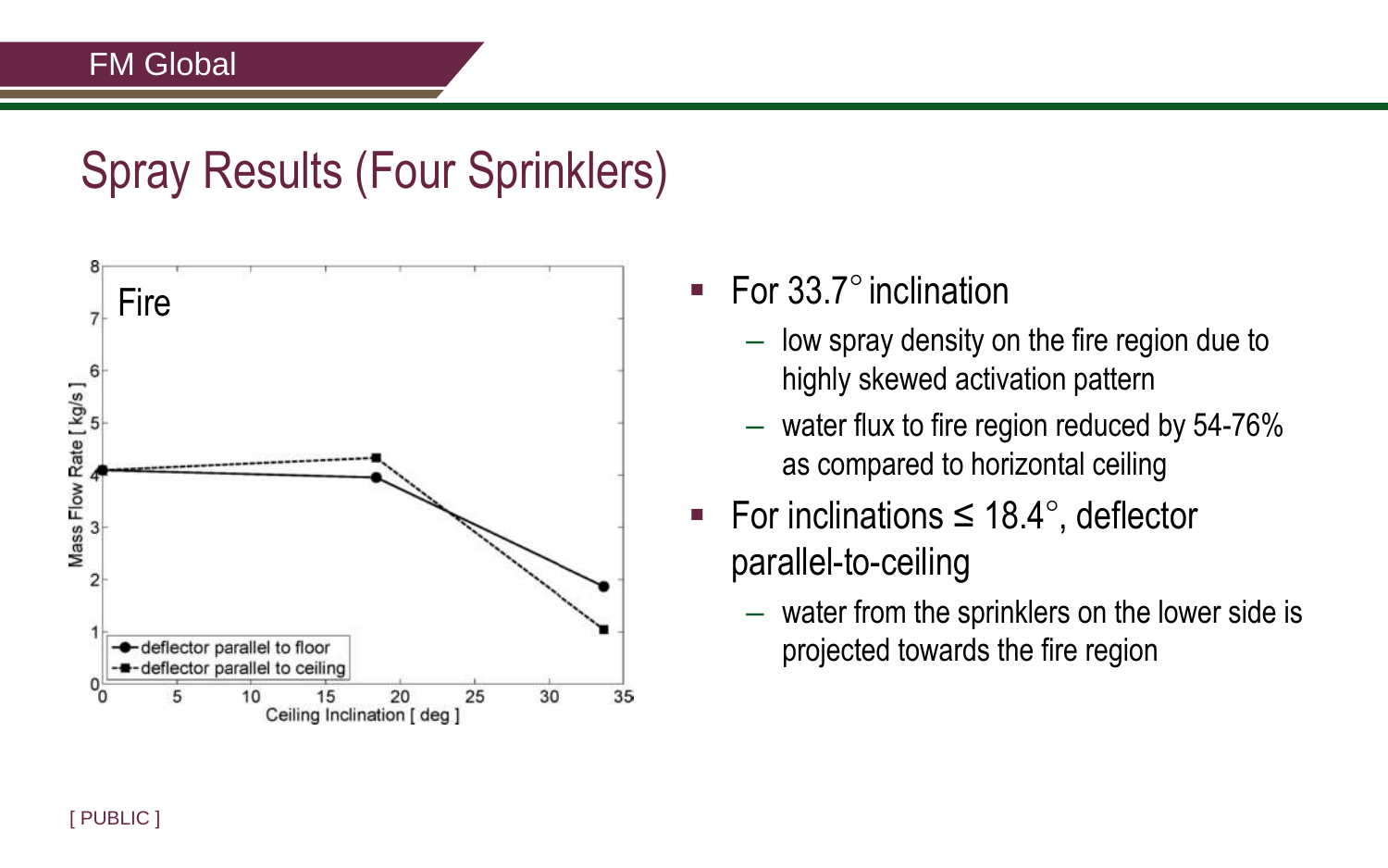### Deflector Orientation

- Significant effect on water flux to the fire region for the single sprinkler cases
- Reduced effect for the four sprinklers cases
- **Parallel-to-floor orientation preferable for the scenarios investigated**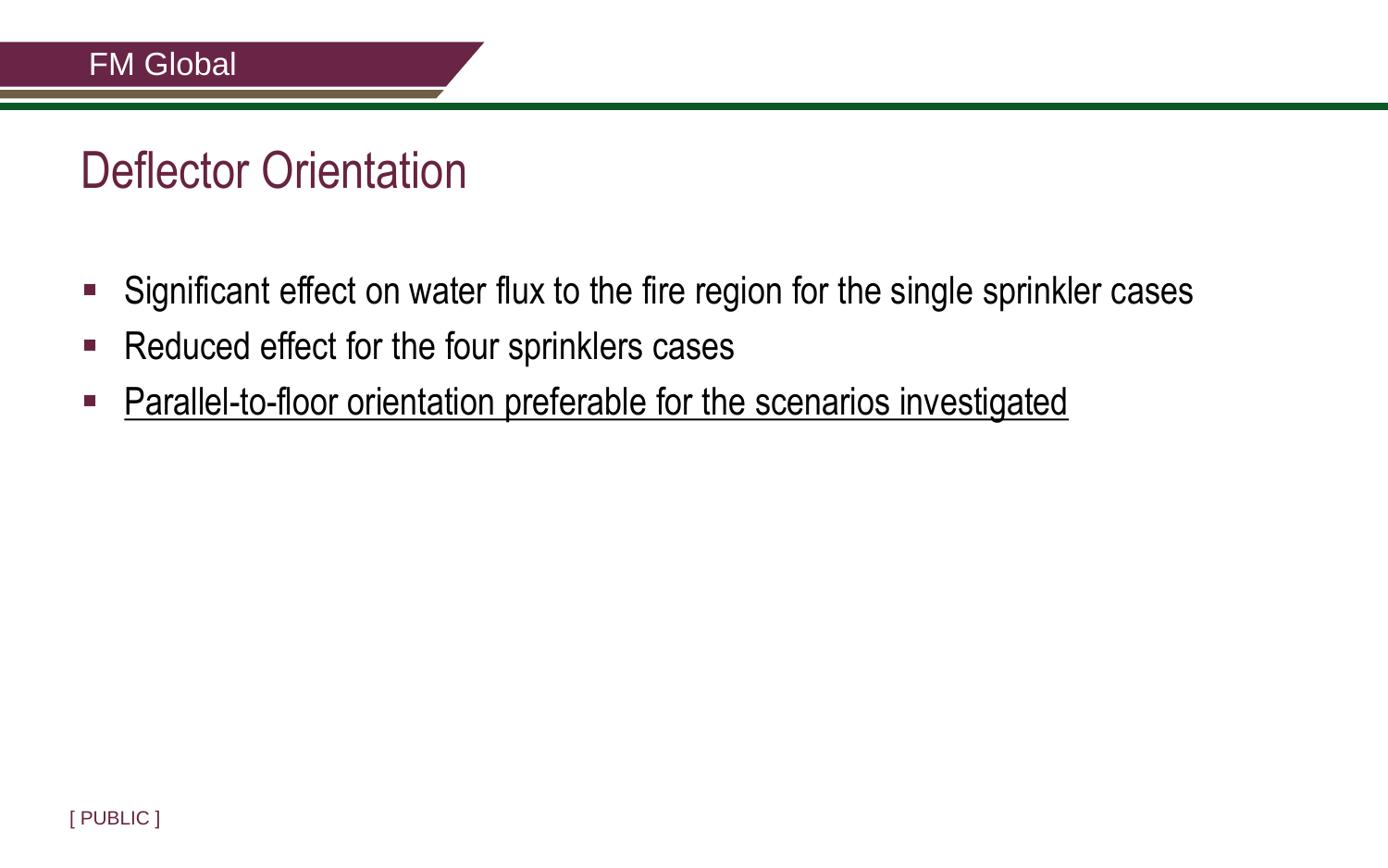### Future Work

- **-** Phase 2 research involving FireFOAM simulations
	- effect of ceiling obstructions on sprinkler activations and patterns
	- spray simulations with ESFR and non-ESFR sprinklers
	- collaboration with FPRF/PIRG contractor
	- develop large-scale testing recommendations